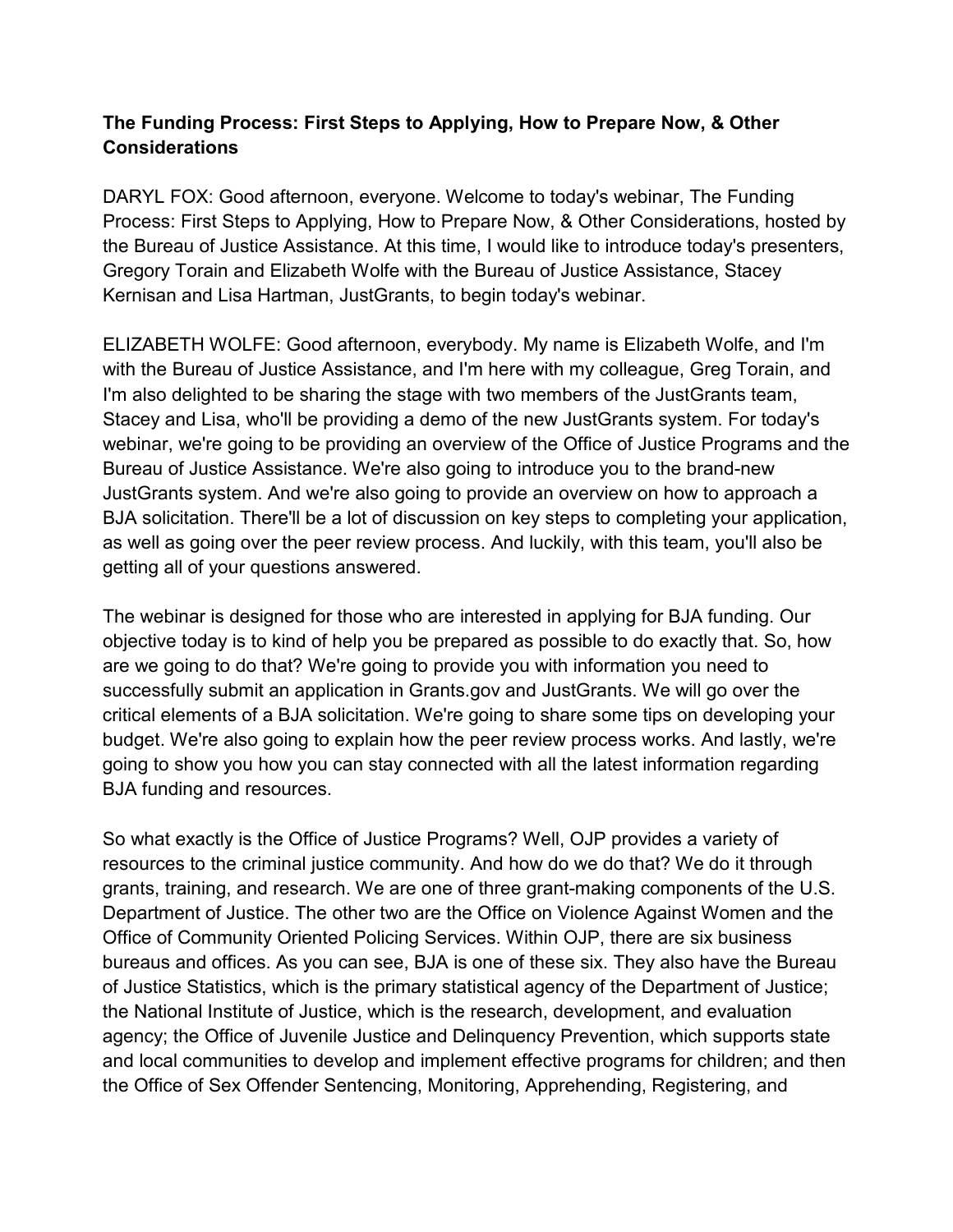Tracking, which the title kind of explains it, but it does provide jurisdictions with guidance in--regarding the implementation of the Adam Walsh Act. And finally, there's the Office for Victims of Crime, and just like it says, it provides a broad range of programs and services that focus on helping victims.

So I want to give you a little bit more information about the Bureau of Justice Assistance. Our office provides leadership and services, and grant administration, and criminal justice policy development to support local, state, and tribal law enforcement in achieving safer communities. Our office supports programs in a number of areas, these are just some of the areas, including information sharing, countering terrorism, managing offenders, combating drug crime and abuse, advancing tribal justice, crime prevention, protecting vulnerable populations, and capacity-building. I strongly encourage you to learn more about BJA. You can go to our website or follow us on Facebook and Twitter. I realize the slide has some tiny print on it, so I'm going to explain it a little bit, and you'll also get a copy of the slides afterwards if you want to look at them more closely.

But there are six stages to the grant life cycle. It's good to be familiar with them all. I want to note right now that this webinar is only going to be focusing on the first three phases of the grant life cycle. So, the first one is administrative preparedness. We get--we want you to be ready to submit an application, and that includes looking up solicitations and finding things, and figuring out what your community needs in order to develop a program to apply for funding. Then the next section is when our office, we're going to be posting solicitations, and then the application period begins. And this is when you can locate opportunities for funding and kind of look in deep--delve deep into developing your proposal, and then the next step is, of course, submitting your application. The first step, which we'll also be covering today during this webinar, is understanding the application review process, so that's the internal review process that BJA does in awarding it.

Now, we won't be covering the next three, but I just want to make you familiar with them, which is the award notification process. When you submitted your application, the next step, of course, is when a decision is being made. We generally make our awards by September 30th, and for applications that were not selected, you will be officially notified by November 30th. Post-award, this is like the happy dance part of the life cycle. This is when you have been awarded a BJA grant, and then you get to--the opportunity to begin working with your Program Manager and administering your project. The last stage is the closeout, and as all things must come to--good things must come to an end eventually, this is also true for grants. The closeout date is when you're wrapping up your deliverables and submitting reports, and closing out your award.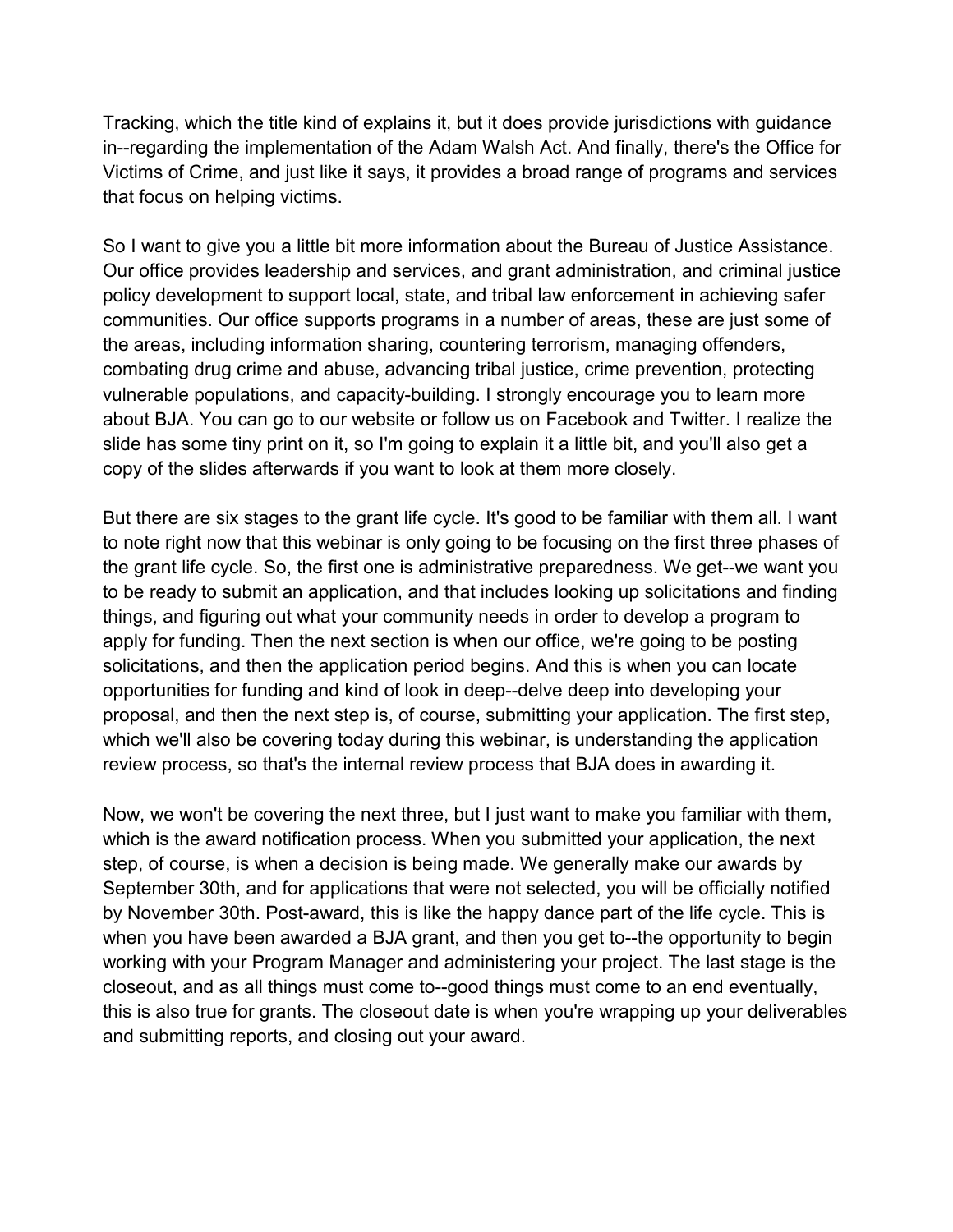So last October, the Office of Justice Programs launched the JustGrants system to replace the old Grants Management System. You may be familiar with it, it was called GMS. And I really want to emphasize this point to you, this year, you will need to use the JustGrants system in Grants.gov to apply for all BJA grants. The goal of JustGrants is an improved user experience. It's much more streamlined than it had been in the past, from the moment you receive your award, all the way through your closeout. The system allows you to manage users better so you can figure out where staff should be, and how they should have access to the system much more easily than we would have been doing in the past, and then also integrates the payment systems, which helps make it easier for you to access your fund--funds. Because this is a brand new system, two members of the JustGrants team are here to walk you through it, and will answer questions at the end of the presentation as well. So with that, what I'm going to do is turn it over to Stacey Kernisan and Lisa Hartman, who will be providing a demo of the new JustGrants system. Ladies?

STACEY KERNISAN: Thank you so much. Actually, I'm going to pass the ball to Lisa so that she can share her screen. So, good afternoon, everyone, my name is Stacey Kernisan, as stated, and I am a training specialist with the Department of Justice. And also with me today, I have Lisa Hartman, who will be walking us through a few demos. Next slide, please. So the purpose of today's discussion is to learn a little bit more about JustGrants, and to address some of the questions that you may have. We want to make sure that you also could start using it and you have the tools that you need to utilize JustGrants. So today, we're going to talk a little bit about entity onboarding, application submission, application acceptance, and lastly, where to go for help. Next slide, please.

So let's talk a little bit about onboarding. Next slide, please. So here's a roadmap that can help you visualize each of the steps that are needed when you are onboarding. Once the entity administrator invites the users into DIAMD, the entity administrator will then assign the roles for those users. You have to have a role in the system in order to do anything. So those users, after they receive--after they've been put into DIAMD, they'll receive an email from DIAMD and then they would need to successfully be logged into JustGrants. Once the users have logged into JustGrants, the entity administrator will then assign awards to those users. Next slide, please.

So a little bit about entity roles. Next slide, please. So as you prepare to transition to JustGrants, you will need to understand the six fundamental roles for your users. You will find that the roles in the JustGrants are not a one-to-one match with the roles that you may have had in GMS or NexGen. We have this matrix that we created that will help you understand the scope of the six fundamental roles as you determine who should be JustGrants users in your entity, and which roles those users should possess. Entities may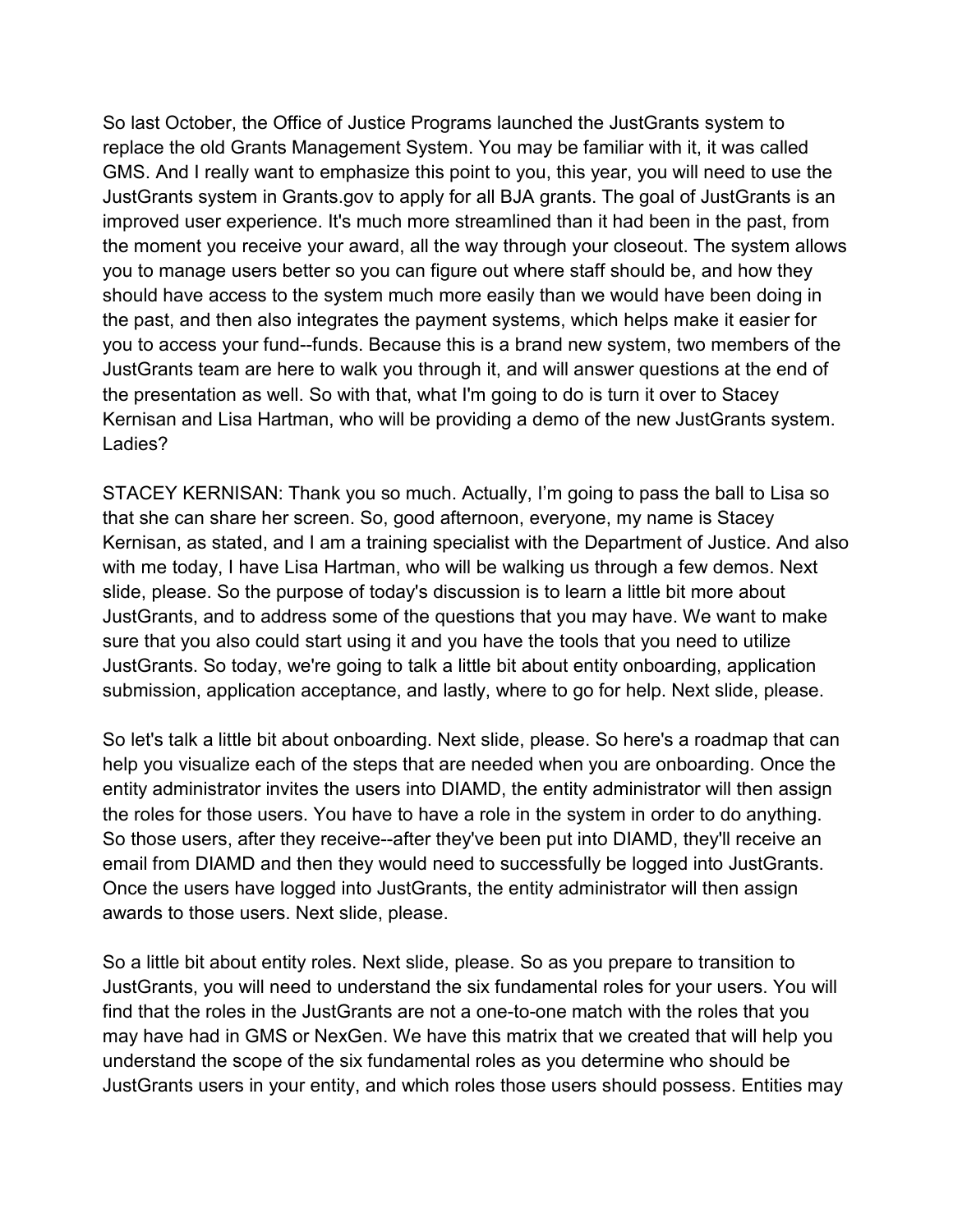have multiple JustGrants users, there is no limit. Each user can possess also multiple roles. The entity determines who possesses what roles. You're going to assign users to multiple applications and awards as well. Each user will have one username and password, and we will place the link to this matrix in the chat for you for reference. Next slide, please.

So now, let's get into a little bit about application submission. Next slide, please. So welcome to the application submission, and this is the beginning of the journey, so let's get started. This part of the grant's life cycle involves completing and submitting webbased forms, as well as the attachments that are required from the public solicitation. The process of submitting an application in JustGrants begins in Grants.gov. Once you have located a funding opportunity with DOJ, you will submit an SF-424, and if you're applying for funding from the COPS Office, you will submit a supplemental to the SF-424. An SF-LLL is also submitted in Grants.gov. Aside from the SF-424 and the SF-LLL, which are completed in Grants.gov, most of your application is entered in JustGrants. Your entity information is populated based upon entries made in SAM.gov, and used in Grants.gov. This is important to know, you will have two application submission deadlines, one for the Grants.gov and one for the JustGrants. Most of the application requirements will be submitted from JustGrants.

Some of the ways that JustGrants streamlines the process is that you are provided with the ability to use a web-based budget detail worksheet. Not only is this process more efficient, it establishes a shared structure and narrative for all of DOJ. Streamlined validation of your budgets allows the process of clearing new budgets much faster. Your organization, specifically your assigned entity administrator, has more control over users in award assignments and does not require intervention from DOJ to make updates to those assignments. The entity administrator defaults to your organization's e-biz point of contact. But as you saw earlier what--is we also have the person that reassigns the responsibilities to other users as needed. Next slide, please.

So a user with the application submitter role will be the only person in JustGrants that will be able to submit an application. This role is automatically created when the application is submitted in Grants.gov. The person submitting the information in Grants.gov is assigned to the application in JustGrants. Again, the entity administrator can reassign this role in JustGrants as needed. The application submitter identifies the forms needed to submit an application and completes the web-based budget form, and completes and certifies the application on behalf of your entity, and submits the application in JustGrants. If a member is assigned only the application submitter role, they will not be able to see funded awards in JustGrants. It is possible to assign multiple roles to the user with the application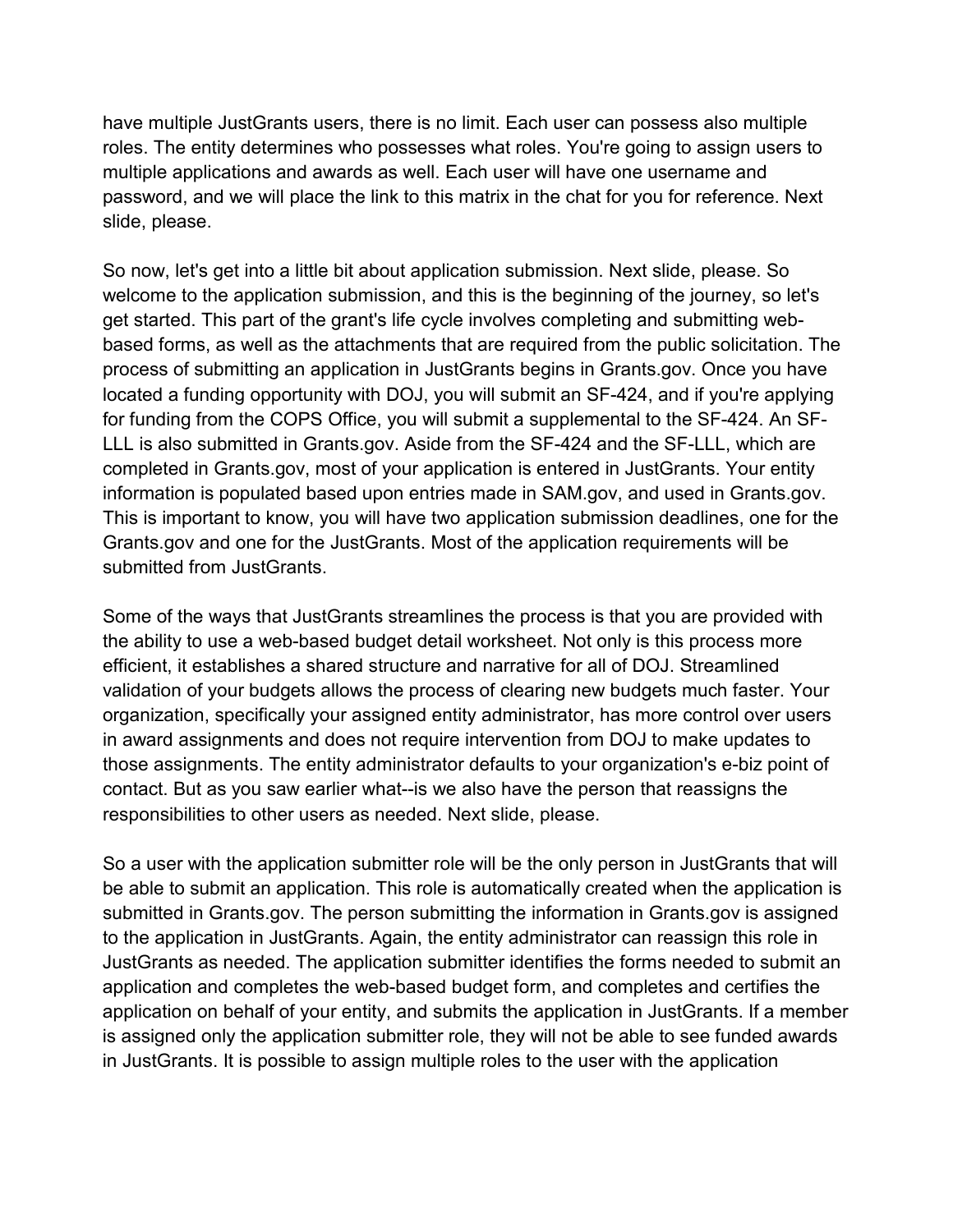submitter role if that is what your organization prefers. Next slide, please. So now, let's get into a little bit of demonstration. Lisa, you're up next.

LISA HARTMAN: Thanks, Stacey. I'd like to go ahead and first do a little demo on how to locate an application in JustGrants. Before we get to this point of logging into JustGrants, you will have created or used your SAM.gov account to associate your JustGrants--or sorry, your Grants.gov account. We take the information from your SAM.gov account to create an entity administrator. That entity administrator is the e-biz point of contact in SAM.gov. The person submitting the application in Grants.gov will automatically be created as the user in JustGrants. So the application submitter from Grants.gov will be able to log in. You'll be sent registration information and instructions on how to do that by email. So once the application submitter then is logged into JustGrants, you'll need to locate the application that you submitted in Grants.gov. Typically takes about 24 hours for that connection to be made and for the information to be passed to JustGrants. It's not immediate.

So I'm going to go ahead and start this little demo. So from the homepage in JustGrants, this is what it looks like, you'll see the My Worklist. This is work that's assigned to you. So if you're the application submitter, you should see your application here under My Worklist. I'm going to show you another way to access it. You can use the header in the My Worklist to locate specific information and the application is actually listed as a grant package case type. All of the case IDs begin with an A for application. So what we're going to do, we're going to go ahead and click the link to that--or actually, I'm sorry, in this case, we're going to an applications list, this is all the applications for your organization, whether you're the application submitter or not, you can see them all. And as you can see here, we have an application submitter listed here. These do not have one associated. We have an authorized representative. This is the person who's going to accept the application.

We've opened up the application from here. When you open from the Applications menu, you're going to need to click this Begin button at the top. If you don't click the Begin button, you can only see this application in a view-only mode. The Begin button is what allows you to edit and make a page and upload attachments, and enter data. You can click Cancel. From here, you can click Save, which will save any information you may have entered and allow you to come back later to complete it, so you don't have to complete the application in one sitting. And on the right, you can see that there are navigation options.

I'd like to take a moment and move to the next demo, which is the process for actually entering application information. So this little demo on submitting the application--also, we'll walk you through opening the application and then we will talk a little bit about the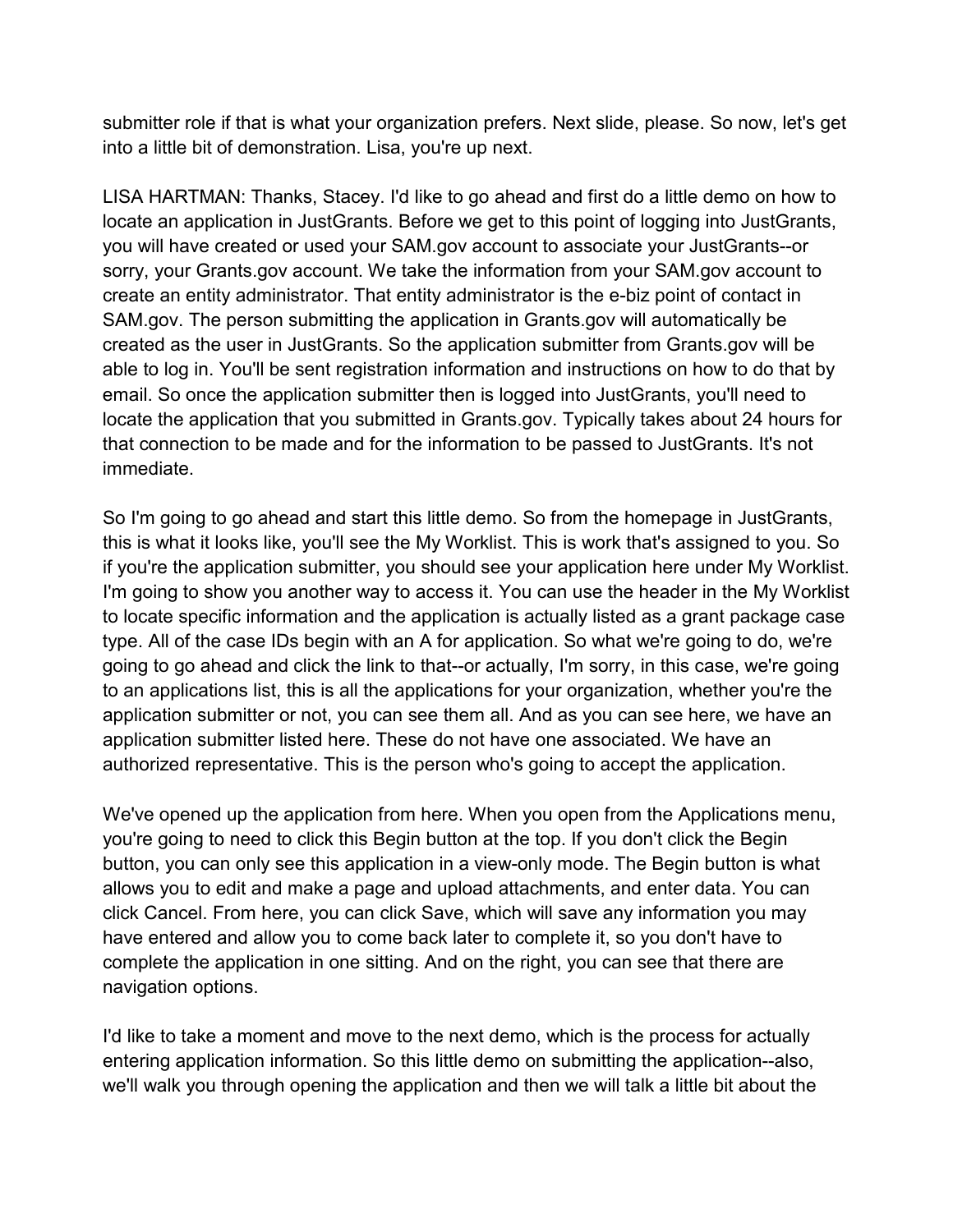various sections of the application that you'll need to enter. So this is showing the--My Worklist and all of the different items that are on here. Most of the things that you're looking at here are actually active awards, funded awards. So this is the application. And on the right-hand side here, you see a list of menu options and each one of those is a section of the application that you're going to need to review and complete. If you leave something unattended, you will not be able to submit this application.

On the main Standard Applicant Information page, there is a section down here called Areas Affected by Project, Cities/Counties, States, etc. And this is where you will enter the ZIP Code relating to your particular project. You must enter at least one. I'd also like to- while we're waiting for the demo to catch up, I would like to note--like you to note that the menu options here on the right are specific to the solicitation that was--that you're--you know, for the funding that you're applying to. So, different solicitations will have different sections. Each, you know, application is going to be a little bit different. So here's showing you entering the Areas Affected by the Project. And you can add as many ZIP Codes as you need to add. Once you've finished entering these ZIP Codes, we're going to scroll down a little bit in the screen and there is another section here that you'll want to enter.

You want to take a look at the application type. This has come over for Grants.gov and if you are--would like to change it or you'd like to update it from the information, you can do that there. Also down here, the type of applicant are fields that were entered in Grants.gov and you can, again, update those as needed. So, all of the fields here that are editable are available for you to update. And again, many of them have been populated from the information you will have entered in Grants.gov. For the next section we're going to review is we're going to confirm the authorized representative, that this would be the person who is able to enter into a legal agreement with the Department of Justice. And so you select that person from the list provided. Notice here there are two authorized representatives, that is a--I'm going to stop this for a moment, that is a qualification for a funding opportunity from the COPS Office. BJA will have a single authorized representative associated with their application. All right. We'll continue on.

We're going to next verify the legal name and address. This information is pulled through Grants.gov from SAM.gov. And so if there's any information here that is incorrect, you notice that we can't edit anything, you'll need to go back to SAM.gov and update your legal name and address. Typically, when you update something in SAM.gov, it takes about 24 hours to be accessible in JustGrants, but it will--it will pass through. All right. Let's continue on. All right. So we verify the legal name and address. And in the next step, typically, you're going to need to--need to include a proposal abstract. And this is a free text box. You can either type directly into the--into this text field or you can copy and paste from, you know, from Word if you choose. Typically, it will retain most of the word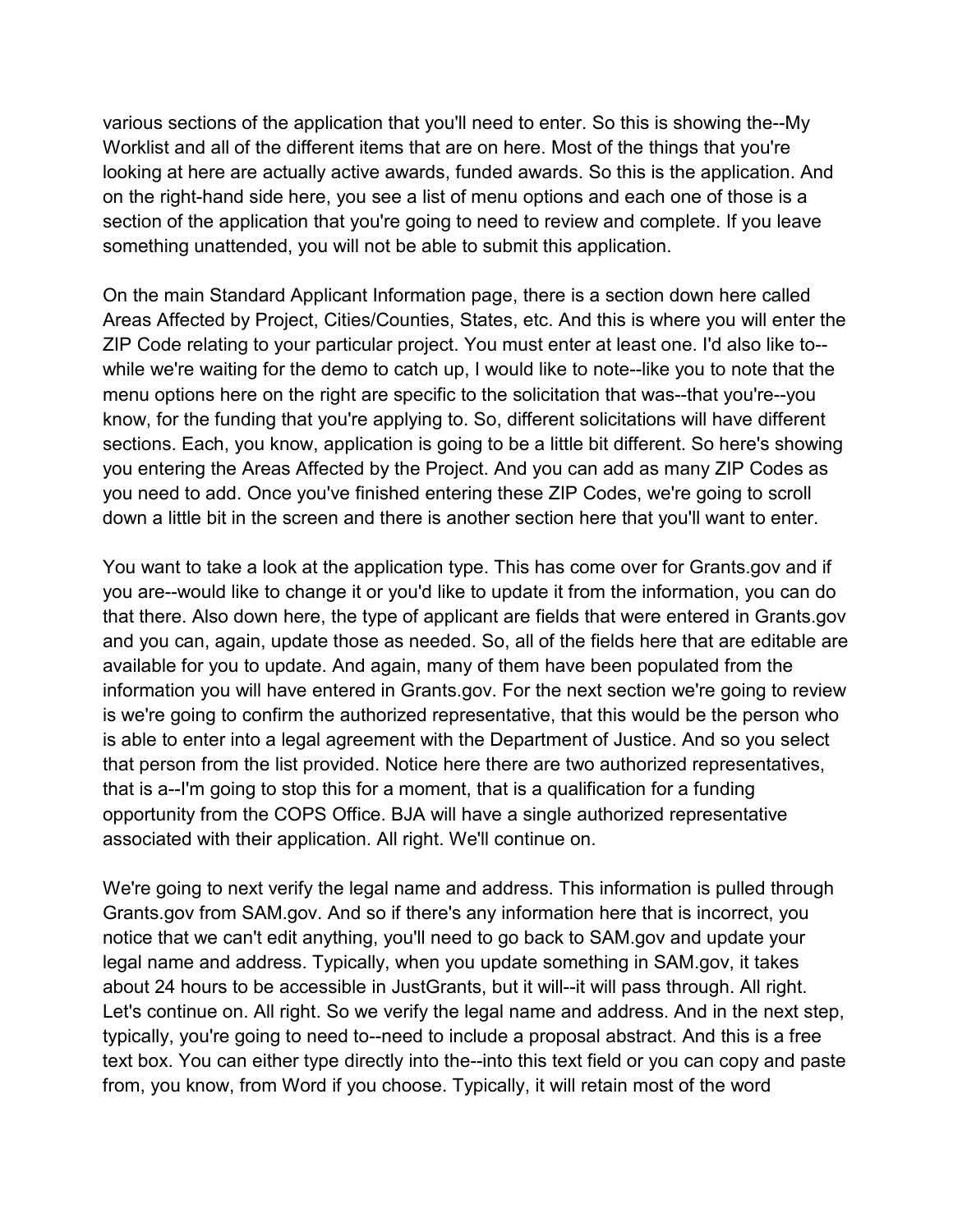formatting, but you can reformat as you see. The proposal narrative is--can be uploaded and then you can also enter goals, you would enter goal statements, objectives, deliverables, and you see where the pluses are, you can add additional objectives or statements as needed.

The next step here is to look at the budget and associated documentation. So in this particular application, you see all of the budget categories that will need to be entered. And again, this application will vary. It varies from solicitation to solicitation. Rather than go through, in detail, how to add all this information, there are text fields, there are Add Items, there are--you know, you'll need to add what applies to your project. Any field with a red asterisk associated with it is going to be a required field. You will not be able to submit the application until you have completed that field. So you can add and delete items, you know, with these plus and minus options.

Your procurement contracts, there's a section for other costs, section for indirect costs, there's a budget summary, and that's just going to give you a view of what you've added so far. And then in the Budget and Financial Attachments, there are various different sections that you can open and attach the appropriate supporting documentation. And again, the requirements for the entries are going to be found in the solicitation. And if you notice up above the right-hand menu, solicitation instructions are here, that's a link that you can use to actually open the solicitation to see specifically what is being requested. The Disclosure of Lobbying Activities should come over from Grants.gov. That would be one of the forms that you submitted when you submitted your request in Grants.gov. There are other additional fields. And, again, these all vary from application to application. So what you're seeing here is an example. And then here is the Declaration and Certification. And there are other fields, there is Certify and Submit.

When you're finished entering all of the information that you are prepared to enter and you verified that all of the required fields have been completed and you're comfortable with what you want to do, then you're going to use the Certify and Submit field to actually submit the final application to BJA. So we can, again, use these little carets here to open up and view each of the sections. And once you have, then you're going to click the Final Review and Certification of Application Information or Confirmation. So once you do that, that indicates that you have reviewed and entered all of the information that you need to enter to satisfy the solicitation requirements for this application.

So once you've certified, we can scroll down. And at the bottom of the page, we have still a Back button where you can go back one section, we have a Save button so that you can save and come back later, or Submit. And once you submit, this application then will be routed to the Department of Justice for review and you should hear then more about it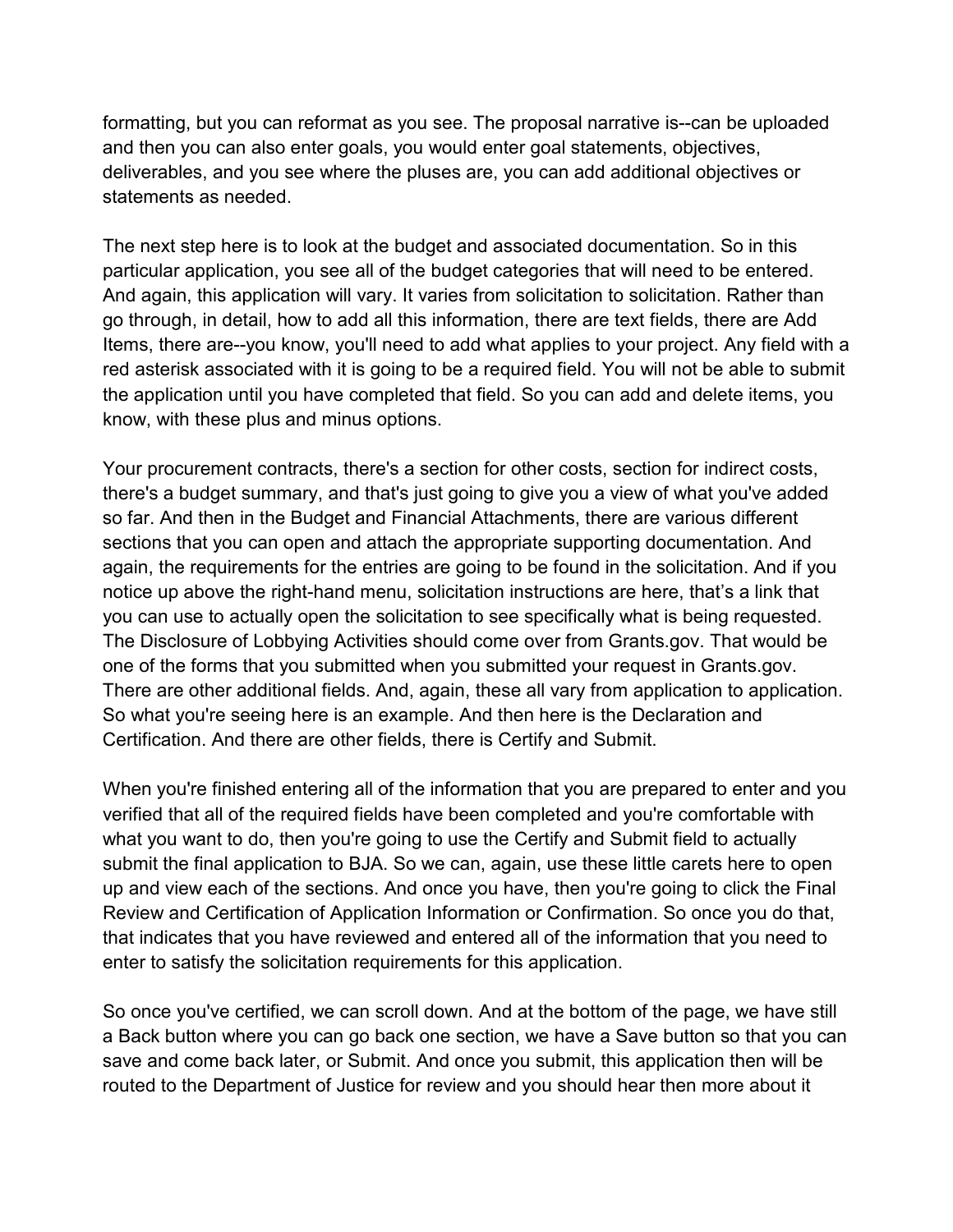once they've finished their review process. So that was kind of a quick walkthrough of all the sections in the--in the application. And perhaps we have just a few moments to take a couple of questions about the application process so far and perhaps about SAM.gov, Grants.gov, and the application process in JustGrants. Jen is…

JENNIFER JEFFRIES: Yeah.

LISA HARTMAN: Thank you.

JENNIFER JEFFRIES: Hi. Yeah, that was great, Lisa. Thank you so much for going through that. We do have a few questions that are coming through. And in the next set of demos, we'll ask to slow down just a little bit just because it's a newer system, folks are just asking to have the content slowed down just a little bit to digest it. However, we are getting questions from the audience about submitting applications. And do you need to submit an application before you've received JustGrants invitations or how does that process work?

LISA HARTMAN: That's a really good question. So Grants.gov is the central website for federal grant-making--or funding opportunities. So that's where you'll go first to locate a funding opportunity that you would like to apply for. So when you apply in Grants.gov, you're going to be required to submit sort of a minimum amount of information. You're going to be required to submit the SF-424, which is sort of a--sort of a general set of questions and then an SF-LLL, which is the Disclosure of Lobbying Activities. Those two documents will be submitted in Grants.gov, and that submission in Grants.gov is going to create the JustGrants application that you're going to use to submit all of the rest of your information. So the--it's--most of the information that you submit is going to be in grants- in--sorry, in JustGrants. And Jen, can you remind me again the specific question?

JENNIFER JEFFRIES: Yeah. Do I need to submit my application before I proceed to entering in information in JustGrants? Can you talk a little bit about that process?

LISA HARTMAN: Yes. So submitting the application from Grants.gov submits it to JustGrants. And so, yes. And then once you complete all of the information in JustGrants and submit it, you'll submit it twice, once in Grants.gov and once in JustGrants. When you submit the JustGrants information, which is sort of the full application package, then, yes, you will--it--upon funding, then be able to sort of manage your award. But yeah, you do have to submit in Grants.gov in order to submit the full application in JustGrants. I hope that answered.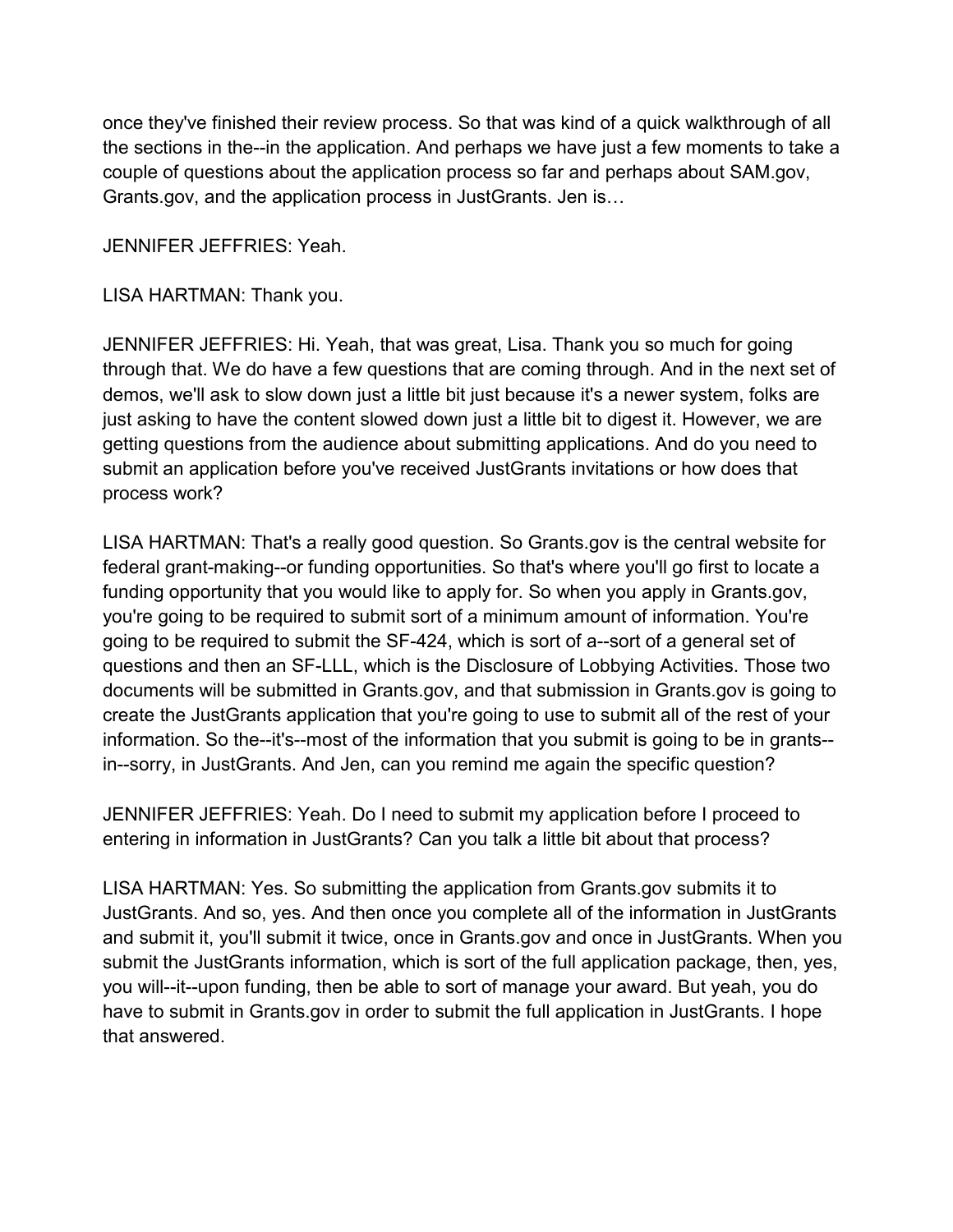JENNIFER JEFFRIES: Yeah. That was really helpful. Yeah. We're just getting a lot of--a lot of questions of why there is a two-step application process and I think that that was helpful. One more specifically, it looks like someone applied for the SCAAA--excuse me, SCAAP app in Grants.gov. They only completed the SF-425 and they thought that the SF-LLL will be submitted in JustGrants. Did they have this correct or is that not the correct process?

LISA HARTMAN: I believe the application in Grants.gov will require both the SF-424 and the SF-LLL, which is the Lobbying Activity Disclosure. So those--once you submit them in Grants.gov, that information doesn't disappear, it will--it will be carried over from Grants.gov into JustGrants. So you will have already completed those two pieces, but, no, it is submitted in Grants.gov.

JENNIFER JEFFRIES: Okay. Great. We'll go ahead and move forward, so we have enough time to get through the rest of our demo.

LISA HARTMAN: All right. Stacey, I'll turn this back over to you.

STACEY KERNISAN: Awesome. Thank you. So, now let's get a little bit into the award acceptance. Next slide, please. So here we have the authorized representative. This role is the only role that is able to accept or decline an award. It must be a person in your organization with the authority to enter into a legal agreement on behalf of the entity and bind it to the award terms and conditions. The entity administrator must assign the authorized representative to the award package in order to accept or decline the award. If the award representative changes between the time of the application submission and the award receipt, then the entity administrator will need to update the authorized representative in JustGrants. No grant adjustment is needed. The change will be made to the entity profile and will require the organization administrator to invite the new authorized representative as a signing authority for the organization. Once invited and authenticated, the new information will reflect on the award package detail. Next slide, please.

Prior to accepting the award, the entity administrator must assign a financial manager and a grant award administrator to the award. Each authorized rep will receive an electronic notification to sign and accept their award. Once received, the authorized representative will be able to log in and review the award package or accept it. The system-generated notification email will be saved in the award for the entire life of the award. One new feature in accepting awards is that it is done using an electronic signature. It is no longer necessary to print, sign a PDF, and email the acceptance document. The signature takes place in JustGrants. Next slide, please. So now, I'll turn it back over to you, Lisa, for award acceptance demonstration.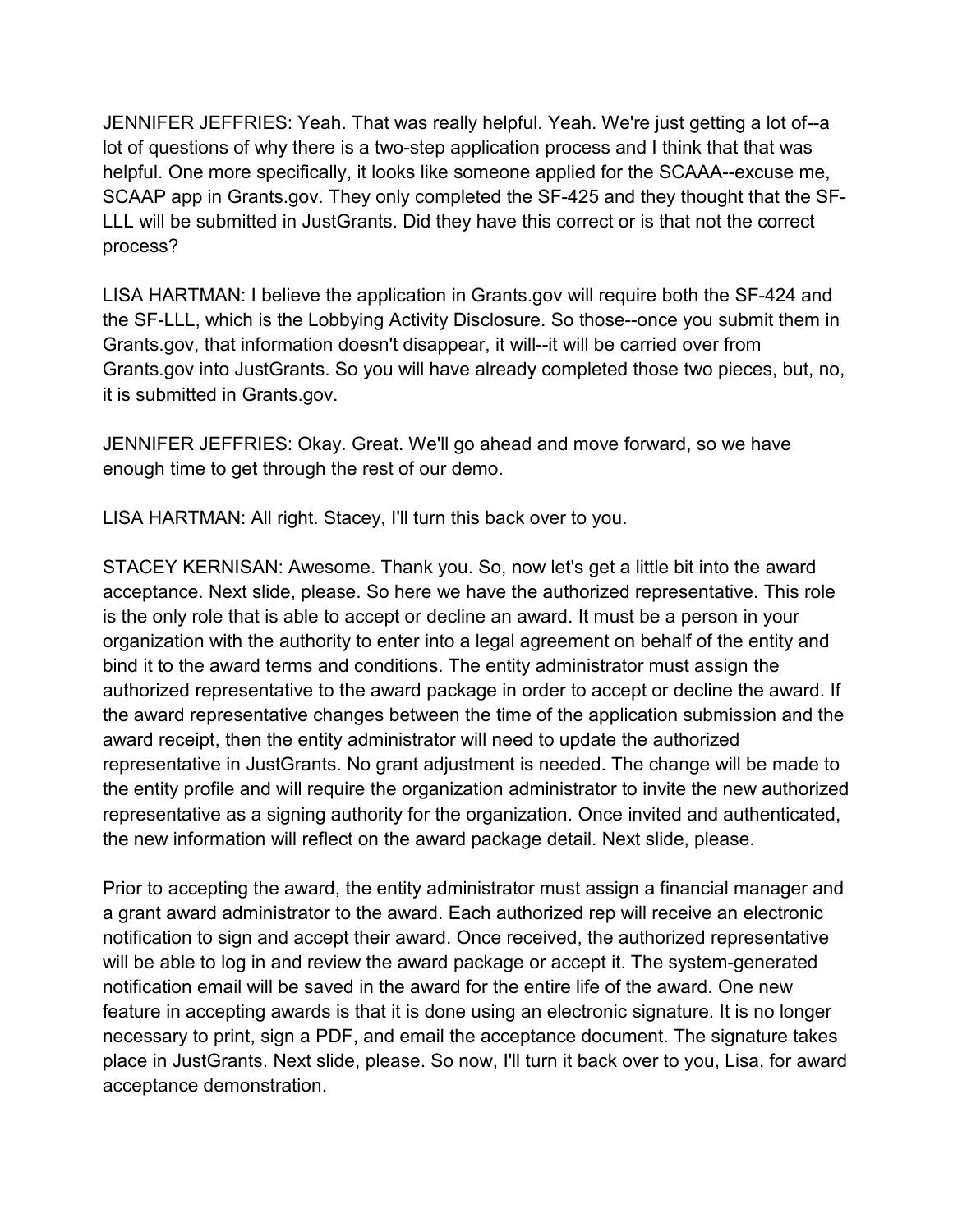LISA HARTMAN: All right. Thank you, Stacey. So, once the authorized representative has been notified that there is a funded award or a funded--funding available for you to accept, the authorized representative then will log into JustGrants and they will see that information here on their workplace. So, each individual in JustGrants has assigned roles. Those roles might be the application submitter, might be the authorized representative for funded awards. There will be a grant award administrator who will take care of most of the management of the award itself, and then there's also a financial manager who will manage the federal financial reports that are due quarterly to be reported back to BJA.

So the authorized representative here will see on their work list a list of tasks that are specifically assigned to them. I'm going to start this little demo here and I will show you how the authorized representative can use this work list to locate the information that they are looking for. So, if there are a number of different awards that you're working with, you can actually use the case type here to look for the Accept/Decline Award Agreement, and that header can be used to filter down to the specific type of case that you want. So notice in this case that there are a couple of statuses. You have pending approval, essentially means that this was a new award that has already been requested, has already been accepted or declined, typically accepted, and is now pending approval. The two case statuses that are new are new awards that need to be accepted or declined individually.

So, I'll continue to move forward and we'll select the--one of these awards and I'll walk you through the steps of actually accepting that award. Again, this is accepted by the authorized representative. They do have the authority in order to enter into a legal agreement with the Department of Justice. So the award package will appear here in a number of different sections, and each section will need to be reviewed and accepted separately. The first section that you see here is an introduction letter. There should be a notification date here if needed and the introduction letter should be, you know, read through and absorbed. And once ready to approve, there's a little checkbox here down at the bottom of that section and it says "I have read and understand the information presented in this action of the federal award agreement." So they'll read through it and we'll check the little box. There we are.

And then move onto the next section. The next section is Award Information, and this is really just view-only information. You want to view the award information to make sure that it is--aligns with your expectations. The project information here, project start and end dates, solicitation title, application number, we'll review that as well. And this is the financial information that comes from the budget that was submitted as part of the application. And, again, there's no editing to be done here, but it has to be read and accepted. The award conditions are attached to the award. These conditions should not be a surprise. They are visible in the solicitation, so this is just the verification and they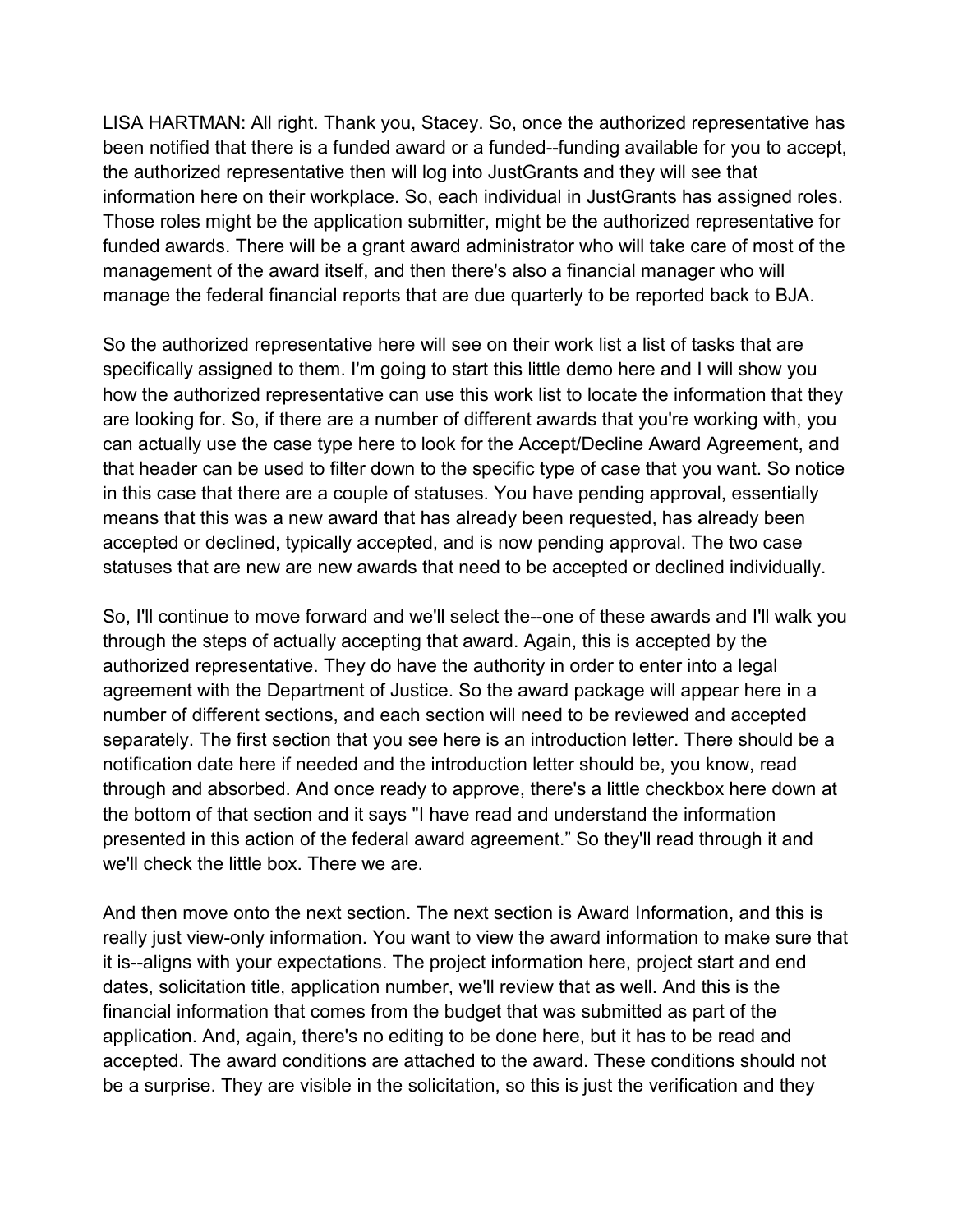should all be read through. They're agreed to as a--as a single section. Rather than agreeing to every single condition, you must agree to all of them as a--as a group in order to be able to accept this award. So, as you can see this can be lengthy, takes a little time. And they are, you know, sort of legally binding conditions of the award.

And this one goes into the 40s, I believe. So, again, once we have reviewed all of the award conditions, there is a single checkbox at the bottom that--you can load more --you should load more and read them all-- but there is a single checkbox at the bottom that indicates that you accept all of the award conditions. And once you've selected that checkbox and have agreed to the award conditions, the Acceptance of Electronic Signature Page here appears. So, again for a BJA award, there will be an authorized representative, a single one. If in future you accept awards from the COPS Office, there will two authorized representatives and each one must go through the same process of checking each of those boxes separately. So once you've checked it, you've certified it, you can see the--that your title appears, your name appears, and the signed date and time appear as a timestamp here, and this will indicate that you are ready to accept the award.

So once that process is done, we'll scroll down just a little bit and you'll have some options that you can review. So, we should scroll here in a moment. All right. There we go. So, at the bottom, you see you have options you can cancel and that will remove any checkbox you--checks you may have made in boxes and will set you back to exactly what it looked like when you logged in. You can decline the award if you choose, although you would not have certified any of that. But you can decline the award and you'll need to provide a justification and if you choose to attach some supporting documentation, you can do that there. But what we're going to do right now is accept the award. And once you do, then it will then go ahead and route pending account creation. So, the system will take a moment to then go ahead and create the account, and there are sort of a number of other items that you'll need to do in order--once you've accepted the award in order to be able to edit and move forward with the award. And this--at this point, the authorized representative will follow additional steps to assign a financial manager and a grant award administrator and those we have instructions for all of that when, you know, when you get to the point where you're ready to do that. All right. Do we have time, Jennifer, to take a few questions?

JENNIFER JEFFRIES: Yeah. I think we have a few moments that we can take a few questions. Let's look through and see. We're getting quite a few questions that are coming in but I want to make sure they're relevant to the topic that we just covered. Okay. Let's see.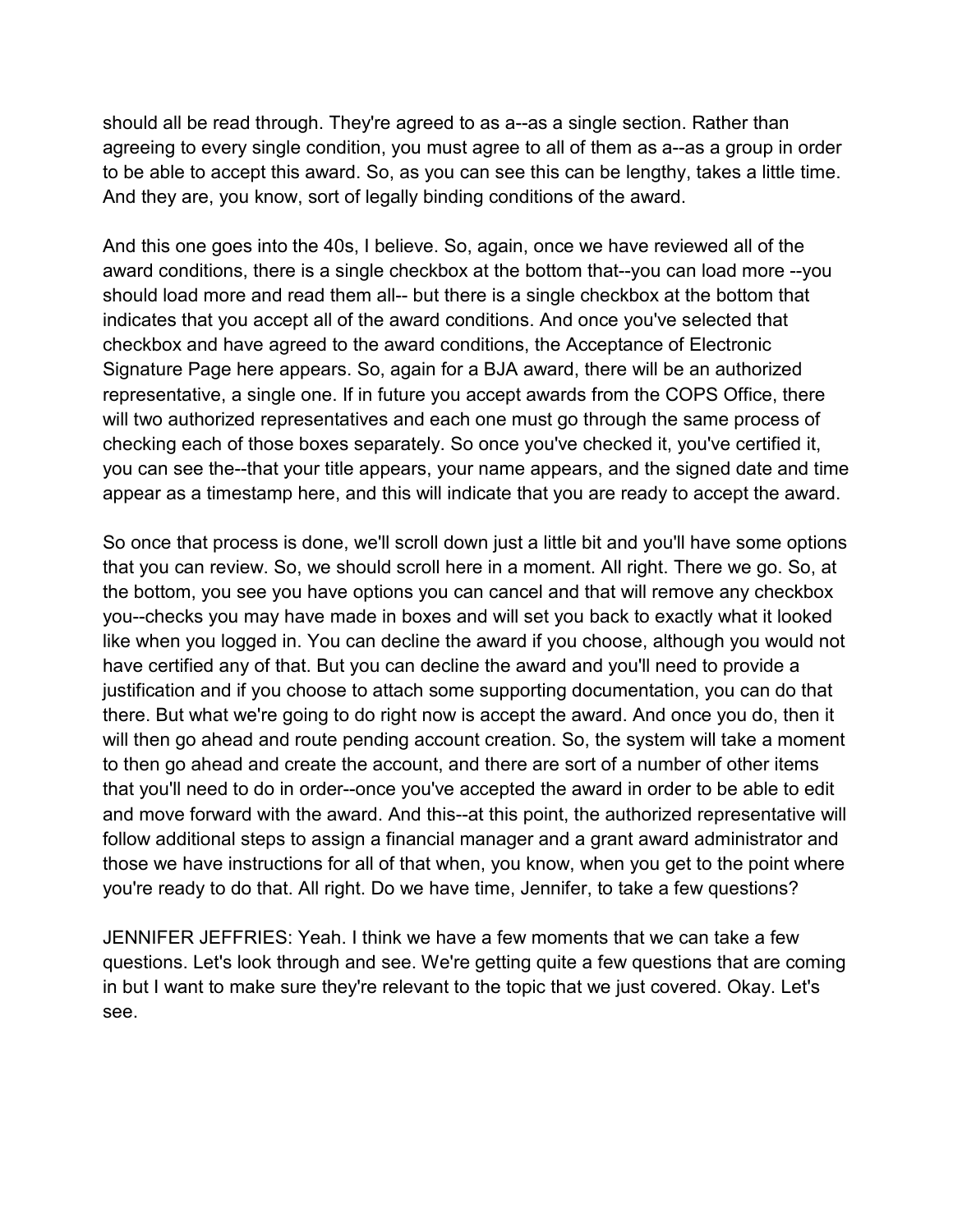LISA HARTMAN: While Jennifer is looking for questions, we will take--we will take questions on all of the material at the end of the--at the end of the presentation, so we will take additional questions towards the end.

JENNIFER JEFFRIES: All right. I'll look through. "So how soon after Grants.gov submission is--" oops. The question just dropped out.

LISA HARTMAN: Okay.

JENNIFER JEFFRIES: "Will the application be available in JustGrants?"

LISA HARTMAN: So that's a good question. So once you submit the application in Grants.gov, it typically takes about 24 hours to make its way over to JustGrants, so it's not an immediate thing. I would--I would wait until the following day to try and look for it in JustGrants. And typically once you submit in Grants.gov, you'll get emails from JustGrants notifying you, you know, how to log in to JustGrants and, you know, and how to access that application. So, I would wait for those emails to appear. That should be 24 hours give or take.

JENNIFER JEFFRIES: Okay. Great. All righty. I'm just trying to see questions that are relevant to this section. That's it for now. We'll go ahead and move forward to…

LISA HARTMAN: Okay.

JENNIFER JEFFRIES: We'll get to the Q&A section.

LISA HARTMAN: All right. Thanks so much, Jen. Stacey, I think--would you like to take it from here?

STACEY KERNISAN: Thank you. I sure will. So, we'll go into a little bit about where to go for help if you have any questions or are needing some assistance as you begin to use the system. So, next slide, please. So here are a few tools to ensure you smoothly transition into JustGrants. Make sure you're checking your emails for updates and information on getting started during--for this transition. If you're not getting the emails, if you go to the link that's on the bottom of this page, on the screen you see here, and click on the News and Updates section, this will bring you to a place where you can sign up for email updates. The link that you see on the bottom of the screen also brings you to everything that you see here on the slide. You have a checklist where you can check off and make sure you've completed all the tasks that are needed to log in and get started with JustGrants. You have training videos that you can watch at any time about each step of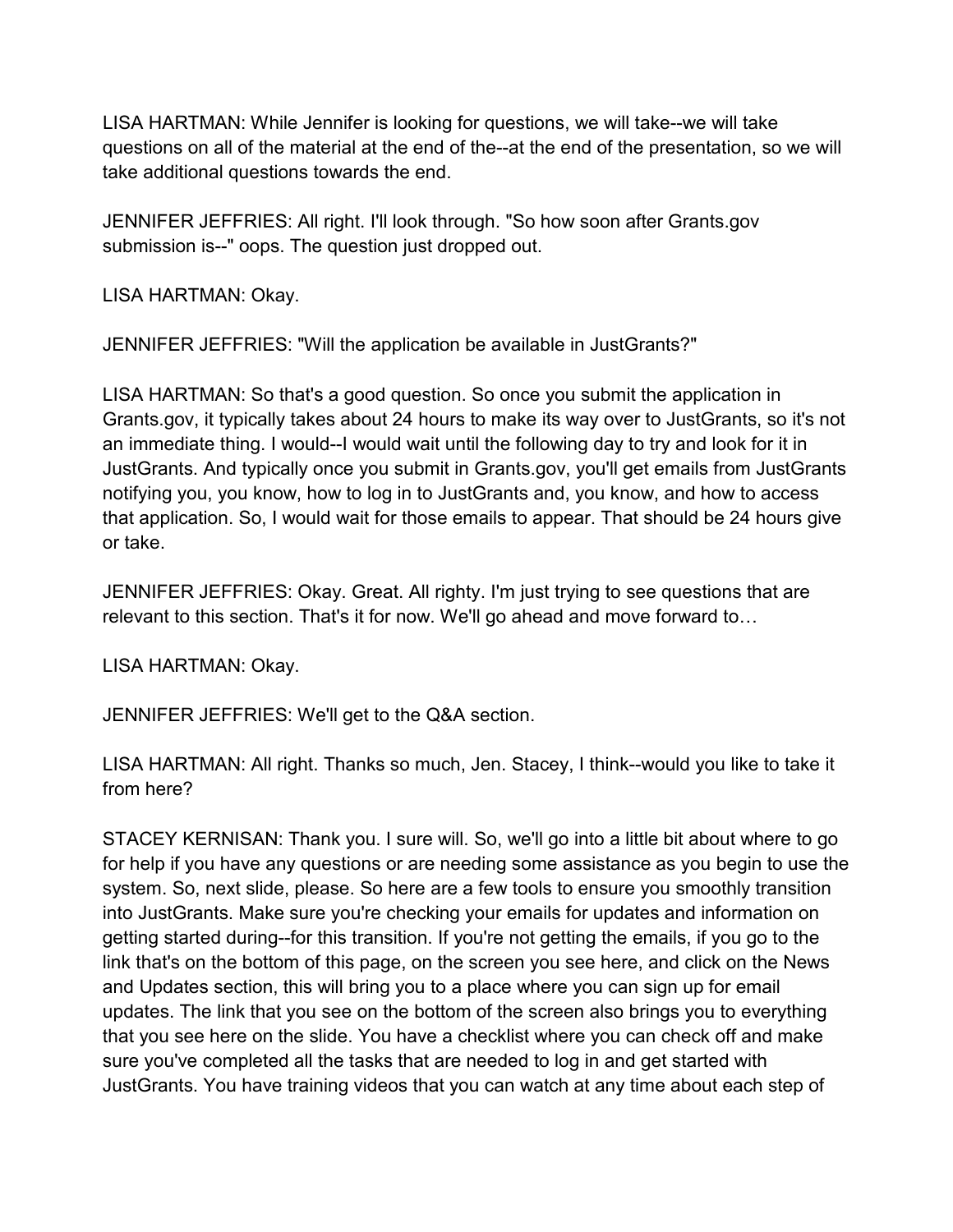the process to go into JustGrants. We have frequently asked questions. And these are also broken out into different sections based upon the topic that you are looking for. We also have user support and additional resources as well. Next slide, please.

So since we've created a wealth of information at your fingertips, we ask that you review the training materials and the self-service support options. Start by trying to help yourself as a user by reviewing the training material, then look at the self-service support options. Then you can--need to bring whatever you have that you still can't get into to the JustGrants support page. So we have the self-support link here. Again, that's the same link that was on the previous slide that has all of the information that you need to get started using JustGrants. Next slide, please. If you are unable to figure out how to use the system or something's not working that says it should be working, we ask that you reach out to our technical support at JustGrants.support@usdoj.gov or 833–872–5175. You can also reach out to them on the weekends and holidays if needed. They're open from a wide range of times during the week from 5 a.m. to 9 p.m. Next slide, please.

In order to make sure that the help desk can help you, we ask that you have as much information as possible when you reach out to them. Some of those things that will be very helpful to the support team is a clear statement of your issues, if you have your DUNS and/or active award number. If you can also get a screenshot of your entity profile that contains your entity information, the roles that are used in JustGrants. If you can screenshot or video screen your problem or issue that you're having in JustGrants, that'll also be helpful, what you did to get there, the date and time it occurred, your email address, and your browser version. These are all things that'll help the help desk be able to get to your answer quicker if they have as much information as possible. Next slide, please.

Here is the funding--I mean, grant-related support contact information for each office that you--if you need. So I'll leave this here just for a second so you can write down the phone numbers or email addresses as you need. You can also contact your grant award administrator as well with DOJ, but if you can't get to them, this is also a way of support. Next slide, please. The Automated Standard Application for Payment, or ASAP, is now available for enrolled DOJ award recipients to request their funds. Your organization's ebiz point of contact should have received an ASAP enrollment email invitation and completed the ASAP enrollment. If you have not received your ASAP enrollment email invitation or need assistance in completing the ASAP enrollment, we ask that you contact Ask.OCFO@usdoj.gov. And please note that all DOJ-related ASAP accounts will be suspended for the last three business days of every month for reconciliation. Next slide, please.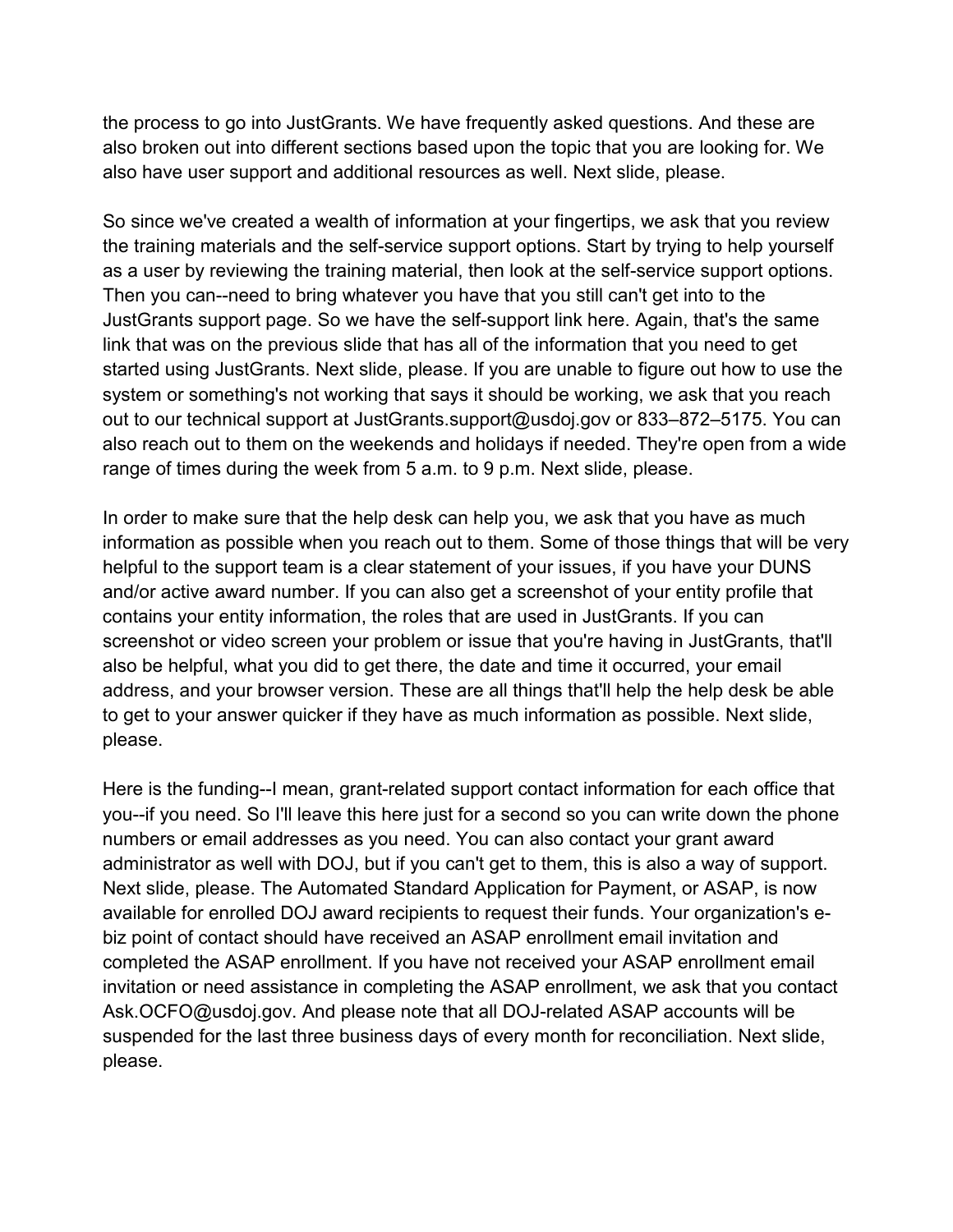So we encourage you to check out our FAQ documents on all of the topics that we have on that link that's on the bottom of the screen right now, the justicegrants.usdoj.gov. Each of these documents help you have a wealth of information that can help you as you go through your transition into JustGrants. And so we encourage you to reach out to--also to JustGrants training team when you need it. And please utilize the JustGrants support email for any questions you may have along the way. So I believe that is the end of our section. So who do we need to pass the ball back to?

GREGORY TORAIN: You pass to Greg. Hello, everyone. This is Gregory Torain. I'm a policy advisor at BJA. I'm just trying to get up to my slides right now. So I'll be talking about understanding the solicitation, organizing your application, and going over tips for the budget. So step one, when you're applying for a BJA grant, first thing you want to do is make sure you're eligible for the application. So we've had a number of years several times where we have applicants that apply but don't meet the eligibility requirement. And when they submit the application, the application doesn't move forward just because they weren't eligible. So, again, on the first page of the solicitation, make sure you go through and read through the eligibility requirement to ensure that you're eligible. If you aren't an eligible entity to be able to apply, one of the things you may want to do, this means that you can't be a part of the application, you can also serve as a subawardee under the application but at the same time, it has to be that you have an eligible entity within your state or your local jurisdiction or county that's applying that you may be able to attach to to serve as a partner with that eligible applicant.

Step two, you want to make sure you have enough time to develop your application. Remember that there's two due dates or deadlines within the solicitation or with BJA solicitations, one being the Grants.gov deadline as well as the JustGrants deadline. You want to take into account the required time to register, preparing your application, and gathering all the attachments to submit your application. Remember the beginning stages of applying for funding, make sure you have your DUNS number, you're required to maintain your registration with SAM, which is a system for award management, and you're registered with Grants.gov as well as grants—JustGrants, and that process can take between 10 to 14 business days. So you definitely want to make sure you're--give yourself enough time to be able to apply.

Step three, read through the program-specific sections to understand how funds may be used. So looking up and to the right, we have within those sections different categories of funding. You want to read through those to ensure that when you're looking to apply, that you could apply or you're requesting to use BJA funds for different strategies or different things that are indicated within the solicitation that you can use the funding for. And then, again you want to just, step four, read through the rest of the application in its entirety. Get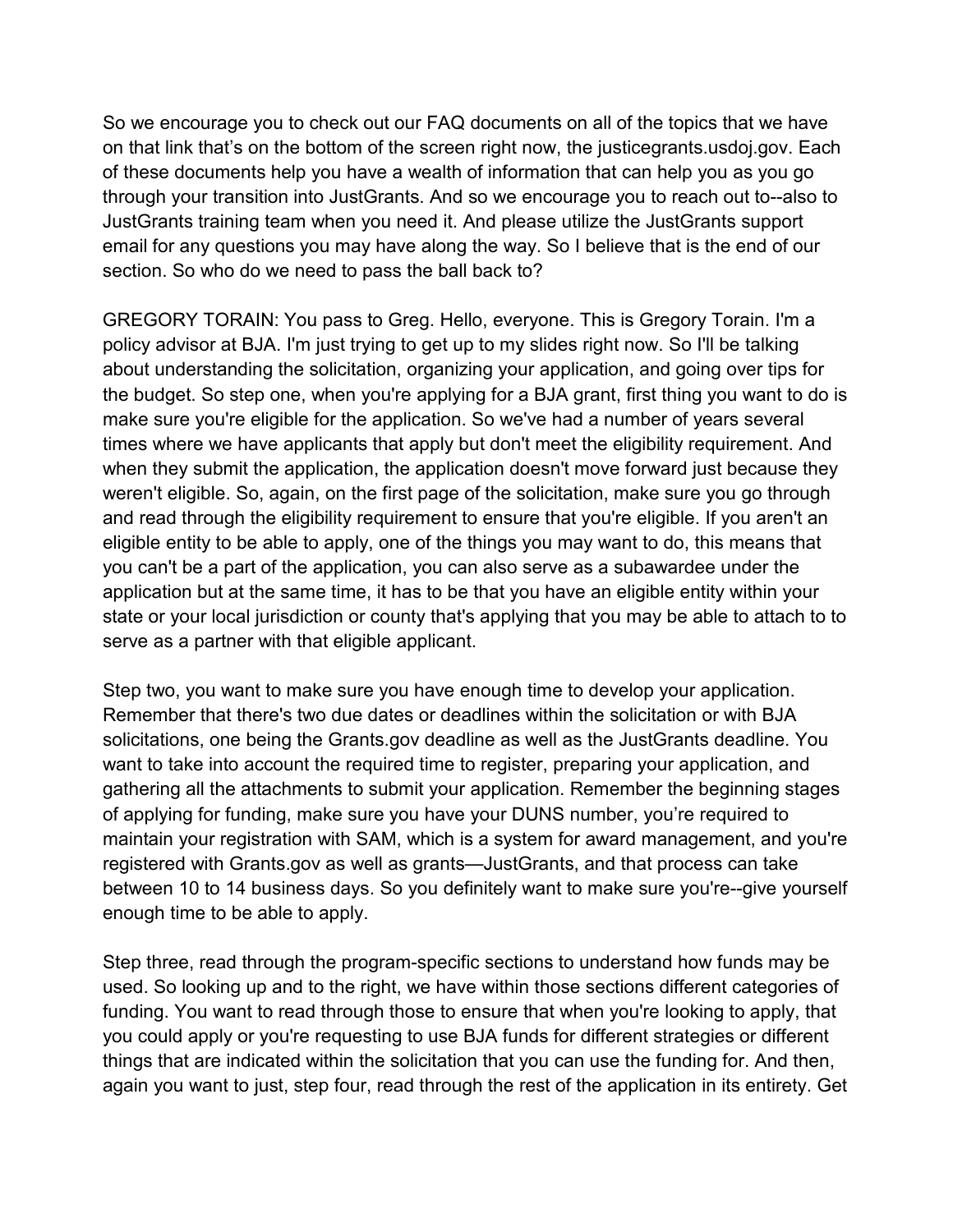a highlighter, go through the application or that solicitation to make sure you're addressing everything that may be critical to you in terms of understanding what's allowable use of funds or as well as what--you have a better understanding of what you're applying for within the solicitation.

Step five, you want to determine whether your agency has the capacity to apply for the funding. So you could--you--when you go through, again, through the categories, you're looking to see--you're looking to determine whether your current entity could actually do what's actually listed in the solicitation. If you aren't able to do some of the things that's indicated in the solicitation, the best thing would do, to begin to look at what are other resources within your community or other partners you can bring to the table that could address those gaps in services that you may not be able to provide within that application. The strongest applications we do receive at BJA are those that have strong partnerships within the application.

Also one of the things that you may want to do that I would recommend, one of the things I used to do back when I worked for county government and applied for federal grants, you also want to maybe network or connect with already established criminal justice coordinating councils and things like that, already established boards that already kind of doing that work and begin to work with them in terms of planning, to identify how you can build or looking at the capacity--it may already be developed in your county or in your jurisdiction that you can partner with that'll be a part of this grant that would make this a stronger application.

Step one in terms of planning and organizing, you want to read the application a second time, develop a timeline, checklist yourself. You want to think about the steps needed to register or to develop a letter of support, again, advising parties to the table. So you want to really look at--when you look at the solicitation--at the end of the solicitation within the appendix there is a checklist, but you want to develop your own checklist and timeline and identifying partners to be a part of that solicitation or part of writing that grant. Try to identify everything that's needed to have a successful application and make sure that you go through that checklist and mark everything off once, twice, and three times to make sure you cover everything within the solicitation.

Step two, read the review criteria. So this is extremely important. So you could see to your right, section E of the solicitation, there are several components within the project narrative. There's the statement of the problem, project design, budget, there's another piece in there. You want to make sure that when you're submitting the application, each one of those sections within the solicitation carries a weight of score. If you look to the right, you'll see statement of the problem--15%. Each one again has a score to it. You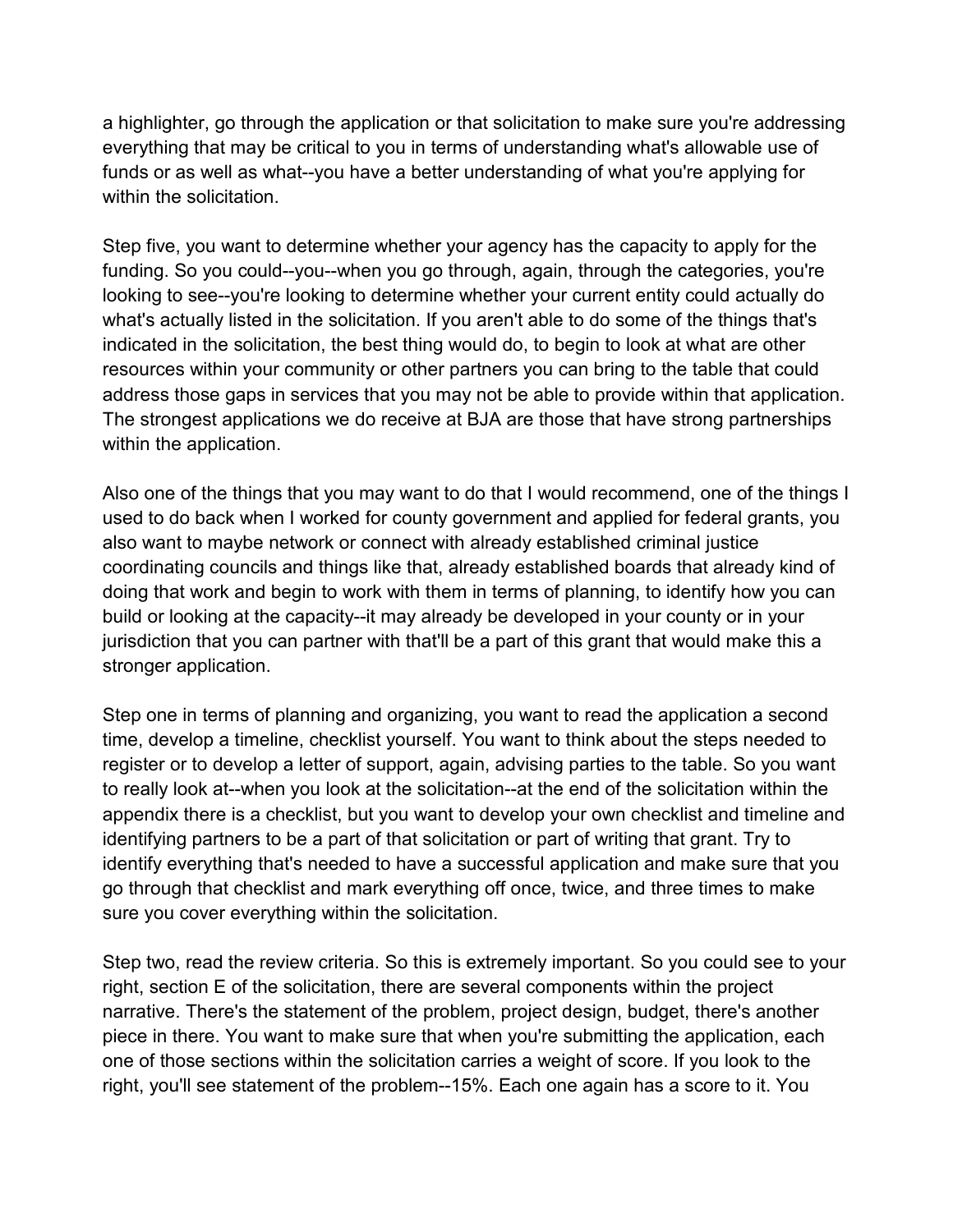want to make sure you put most of your energy in those sections that have the higher amount of scores. Usually project design is usually between 35 and 40 percent of the score. So again, you want to put most of your efforts in that.

Also when you're reviewing the criteria and getting ready to start to write the application, biggest mistake applicants make is not answering every question. Do not change the order of the questions. When you have peer reviewers reading the application, you definitely want to make it as easy as possible for them when they're reading through the solicitation. They're--when they read your application, they're actually able to know exactly what they're looking for and it ends up in the right location. So definitely when you're writing it, make sure you keep it in the order when you're submitting your application and you're writing it.

This is a very helpful hint here. So an example would be if when you're--when you're breaking down the project narrative, so the first piece would be the statement of the problem, and you would do this for each section of the solicitation, you want to go through it. What I do is export the document into a Word document, cut and paste each question within the statement of the problem, each question within the project design. You want to go through there, highlight in red, give some space underneath, and respond to each question that's in there. That way, you're keeping those questions organized and you're responding to every question that's a part of the solicitation.

Also what I would advise if you do work with a criminal justice coalition or coordinating council and you're identifying partners and you're working with a group to tackle this application, one of the things you want to do could be in those areas where there are gaps, you can assign other team members a part of those areas where they will be able to address those questions. But you definitely want to answer every question as well as in the order it is within the solicitation. Again, this just makes it that much easier for a--the reviewer to be able to go through it and respond to each of your questions and see that you responded to each question. Again, it always makes--helps it be clear for the person reading it.

Step three, make sure you understand and follow the instructions. This is key--like I said, everything in this is pretty key but for this, this could also have your application not make it through the first review process. You want to make sure that the font is correct, the margins, and the page--I see the 20 pages that are required. Out of all those things, the majority of times what I see is exceeding the 20 pages. That could come back to haunt you when you submit your application, so make sure that you read through that and not go beyond the page limit. Also one of the things I do want to mention is that when you submit anything outside of the project narrative, that doesn't account for the 20 pages. And a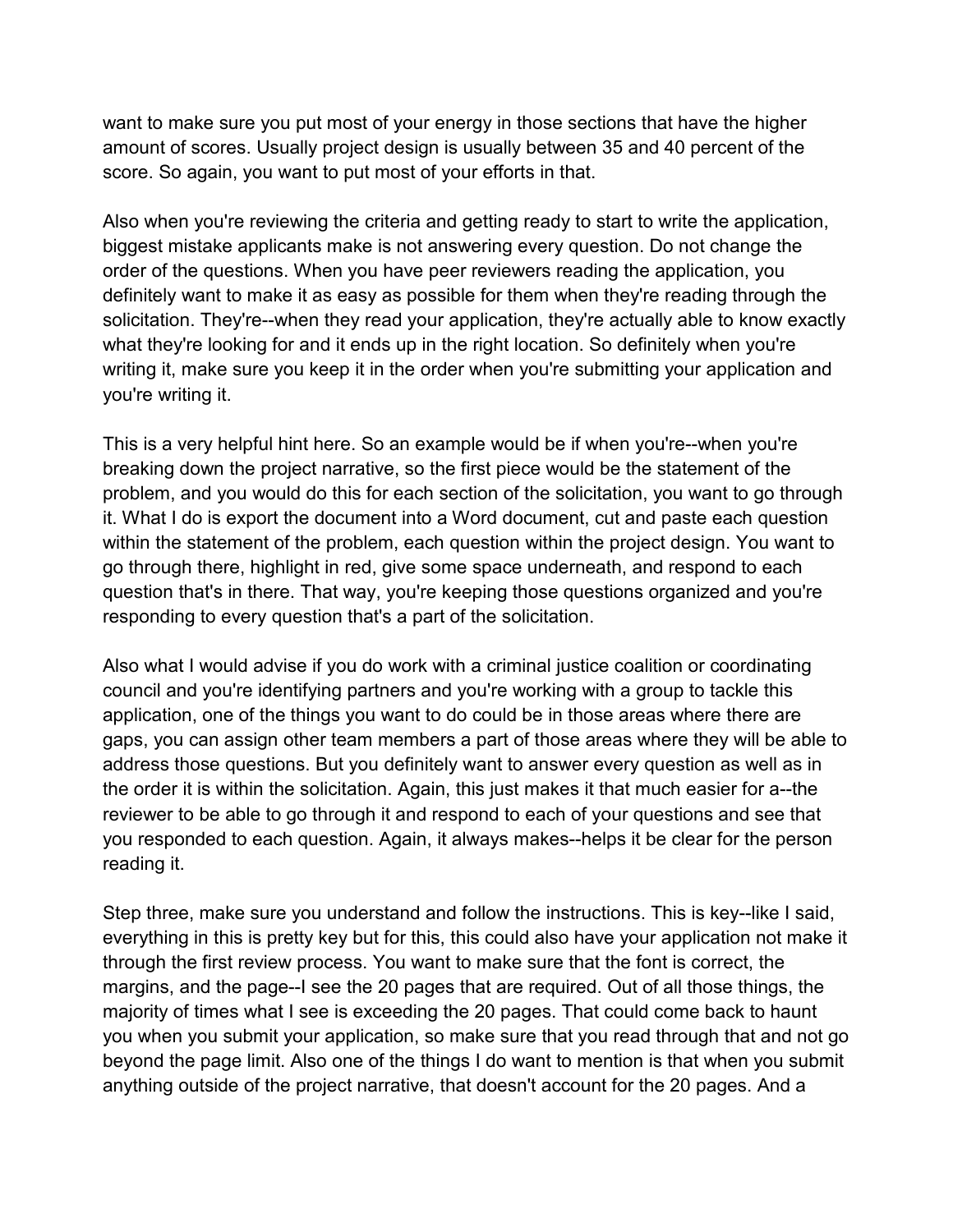helpful hint here is a table can be a single space and can be put into the attachment that's not a required component of the program narrative. Okay.

Step four, you want to draft your budget very early in the process. Make sure you carefully read and understand any of the required budget expenses detailed in the application, especially any required grantee meetings. Also be sure to read carefully and understand any caps on expenses or expenses that are not allowed. So when you're putting together your budget and you're looking at the solicitation, there may be several different categories, but it indicates that the maximum amount of funding is \$500,000, you can't apply for a million dollars if the maximum amount is \$500,000. But what you can do, \$500,000 may be the maximum amount you can apply for, but when you're writing the application and you deem that \$500,000 is not the amount you'll need, you can apply for less than that \$500,000. Okay.

The budget narrative should be pretty simple. The budget narrative should be rated- related directly to the project design. There should be no expenses in the budget that are not referenced in the project narrative. Example would be do not ask for drug testing supplies if you have not included drug testing as a part of your project description. Personnel costs should be related to key personnel for the project. Subrecipients should be categorized as either subawards or procurement contracts and clearly stated in the project narrative. And the budget should not include funding to fully implement a project-- I'm sorry, the budget should include adequate funding to fully support the project but no more than the amount listed in the solicitation. Again, that goes back to ensuring that when you put in the budget, it should be no more than the maximum amount but also be sure that the budget is consistent with what's indicated on the SF-424. Those numbers should match. Okay.

Step five, do not forget about required attachments. So the pictures of--to the right, you'll see additional attachments. Every solicitation has additional attachments. You want to make sure that when you're going through, you're reviewing to make sure you don't miss any of those. And they're also indicated in the checklist or the appendix at the end of the solicitation. But also I want to make you aware of--looking at the additional attachments, all the way to the right, if you can see the letter of support one. You see the word required. Be sure to make sure that if there are indications required, they have to be in that--the application or the application will not make it past the first review process. There may be situations where they'll--they--the attachment may be recommended. It just means that we highly recommend it, the application will still make it through the process if that's not indicated or not included in your complete application, we just highly recommended that you have that information in there. But it will not be taken out or eliminated in the process. Okay.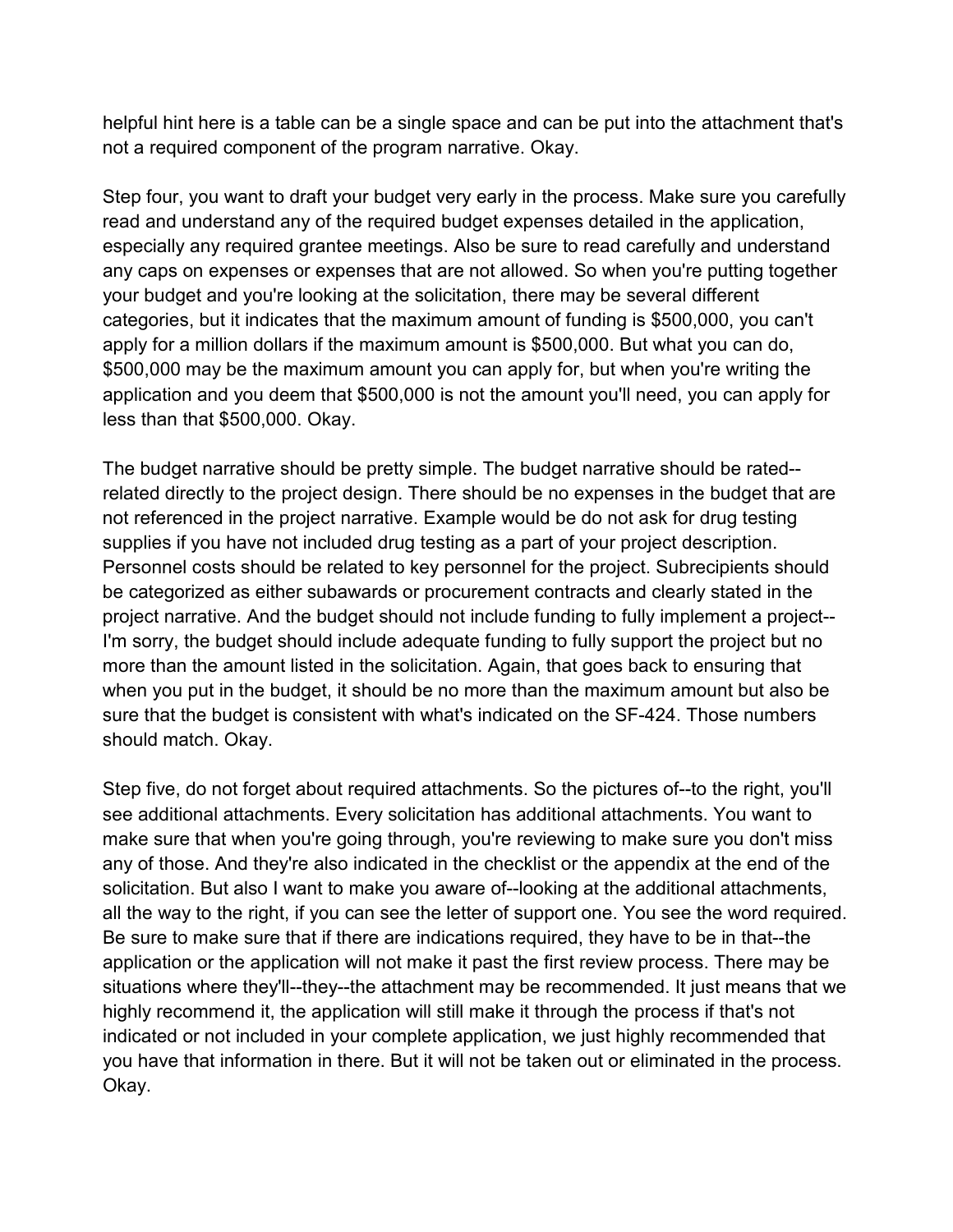Each solicitation identifies basic minimum requirements or BMR. So in the solicitation, you'll see critical elements that need to be within the application. If that--again, if that information is not in the application, that application will not make it past BMR or the basic minimum requirements, and will--and will not make it to the peer review process. Typical documents may be the program narrative, the time/task plan, the budget detail worksheet and budget narrative, applicant disclosure of proposed subrecipients. So one of the things I do see that sometimes applicants make a mistake is that when they submit the document, sometimes they don't look over those documents and end up submitting a blank document.

Something that I used to do that's helpful is when I'm--I create my own folder of my application attachments and different documents and then I'll create an extra folder within that folder for final completed documents just so when I'm uploading, I'm uploading the final document. So just to let you know, sometimes that happens with some of the applications we receive, we see it listed as the Abstract there or we see it as the time/task plan. But when we click on it to see it, there's nothing there, it's a blank document. So, just want to make you aware of that when submitting, make sure that it is the final document that you're submitting. Okay. And check the application checklist one last time, make sure you do not miss anything. And this is what it will look like, I know I mentioned it several times. It's at the end of the document as Appendix A. So again, you want to go through that to make sure it's there. Make sure you cover everything in there. And again, respond to all the questions in the solicitation. Have a complete application.

So for any unforeseen technical issues, please reach the Response Center at grants@ncjrs.gov. For more information on technical issues, there's a link here to the 2020 OJP Grant Application Resource Guide. Okay. Any further questions, we'll have this as a recording, as well as transcripts, I think that was mentioned earlier. I think it was mentioned in about 10 business days that'll be available on the BJA website, BJA webinar website. Review the solicitations for any frequently asked questions on the BJA website, you can contact Justgrants.gov or JustGrants, also the Resource Response Center.

And then I mentioned a little bit earlier about once documents make it past or application make it past the basic minimum requirements, then they move to what's called the peer review process. So this--usually we have typically three reviewers that review and score your applications. The tally is based off the scores of each section. So mentioned earlier each section of the statement, a problem, the project design, each of those sections have a weighted score to them. So they'll score those based off that. And again, that's why it's extremely important to make sure you put more energy into those sections where they have the highest points to as well as keep your application very organized in responding to questions because they'll be--the way you highlight those questions or respond directly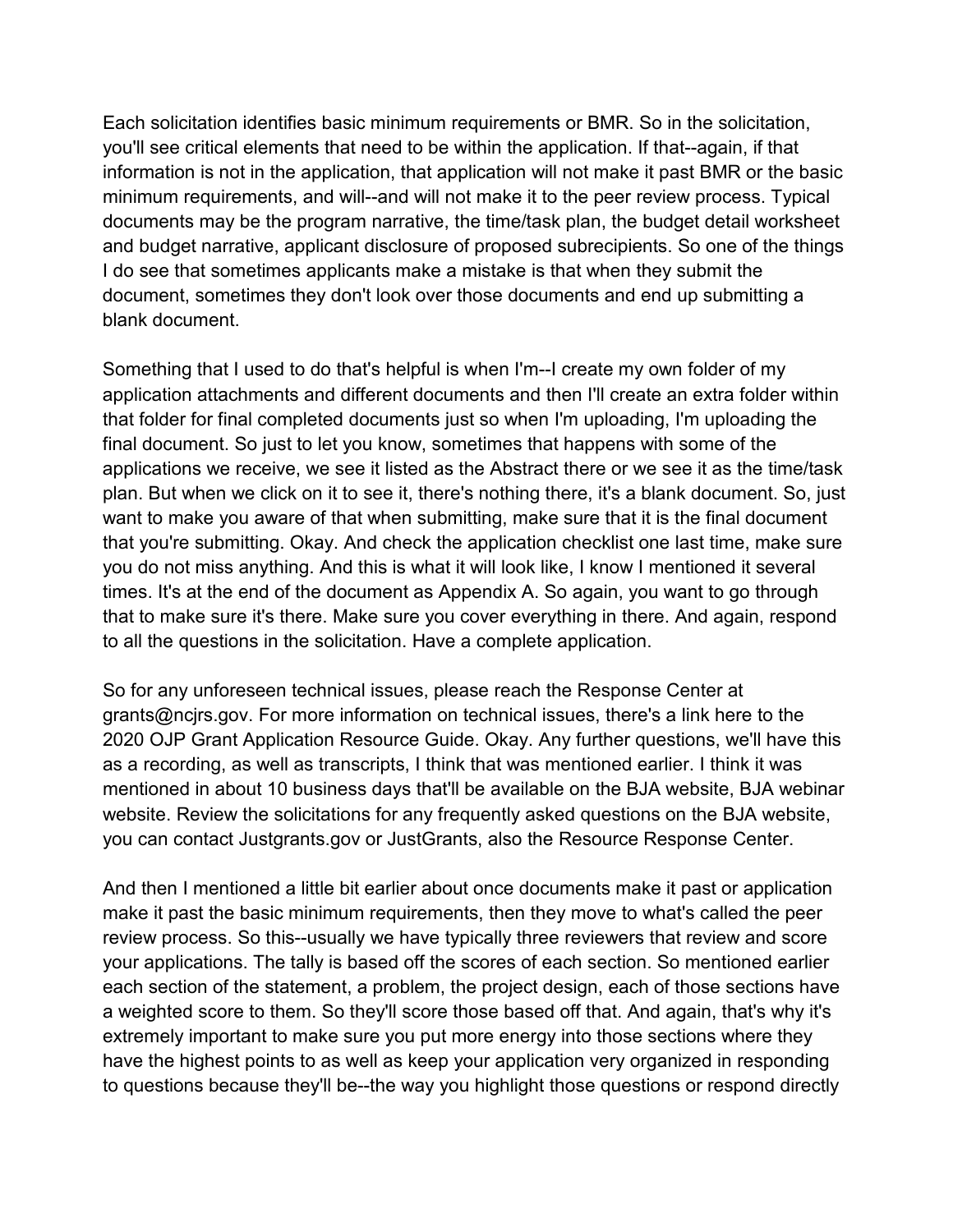to them is how they would be reading them and responding to what you answered within those questions, so very important that you do that. Now that--let me see, I think that might be--all right, I think that's with me, I'll pass it back to Elizabeth.

ELIZABETH WOLFE: Okay. Thank you so much, Greg. I really appreciate it. I think that was really helpful as well as the JustGrants team. And I wanted to--before we launch into questions and answers in a little bit, I wanted to give you some additional resources for funding opportunities. So first of all, as we mentioned in the presentation, BJA posts its web--all of its grants on grants.gov and simultaneously at BJA's website as well. So there's two sites that you can look--they should--they do match up, so that's the good news. But those are the two places that you can look and you're able to download a copy of the solicitation and make that available for everybody who's applying for grants in your organization. BJA also sends out eblast announcements about new opportunities, as well as other really interesting information, events, and things like that. So, what I recommend that if you're not on BJA's mailing list, that you go ahead and go to our website and you would be able to join that eblast group. There's also a link that's apparent, and that is a resource guide for applicants, which is really helpful for preparing and submitting an application. There's lots and lots of good information for you. And it's a good way to prep yourself.

The next link is the Office of Justice Programs Award Data. And I do realize one of the questions that popped up in our Q&A box is about "Can I see past solicitations? Can I see past awards in my community?" And this is where you do it. So in addition to finding information about past solicitations, then we list--again, we list all of them by year. You can also see what communities and organizations around you may have received funding in--by fiscal year. So last year is the previous year, and the previous year back. This is really helpful for you because if you have a program that's similar to one that we have recently funded, you may want to reach out to them. Or if you notice that your community hasn't received funding for a particular program and there's a need, this is additional justification for you when you're submitting your application.

Lastly, I want to share NIJ's Crimesolutions.gov, which is a clearinghouse of programs that have been rated for their effectiveness in addressing different criminal justice issues. I'd like you to think about it in a different way as an idea generator. It's also a place for you to go to get some ideas on building a program or maybe putting pieces of it together in a more structured way. You can get some ideas and steal from them because, again, we have gone through them and rated them as being effective. So this will give you some examples of what other jurisdictions have done and that have been effective for them.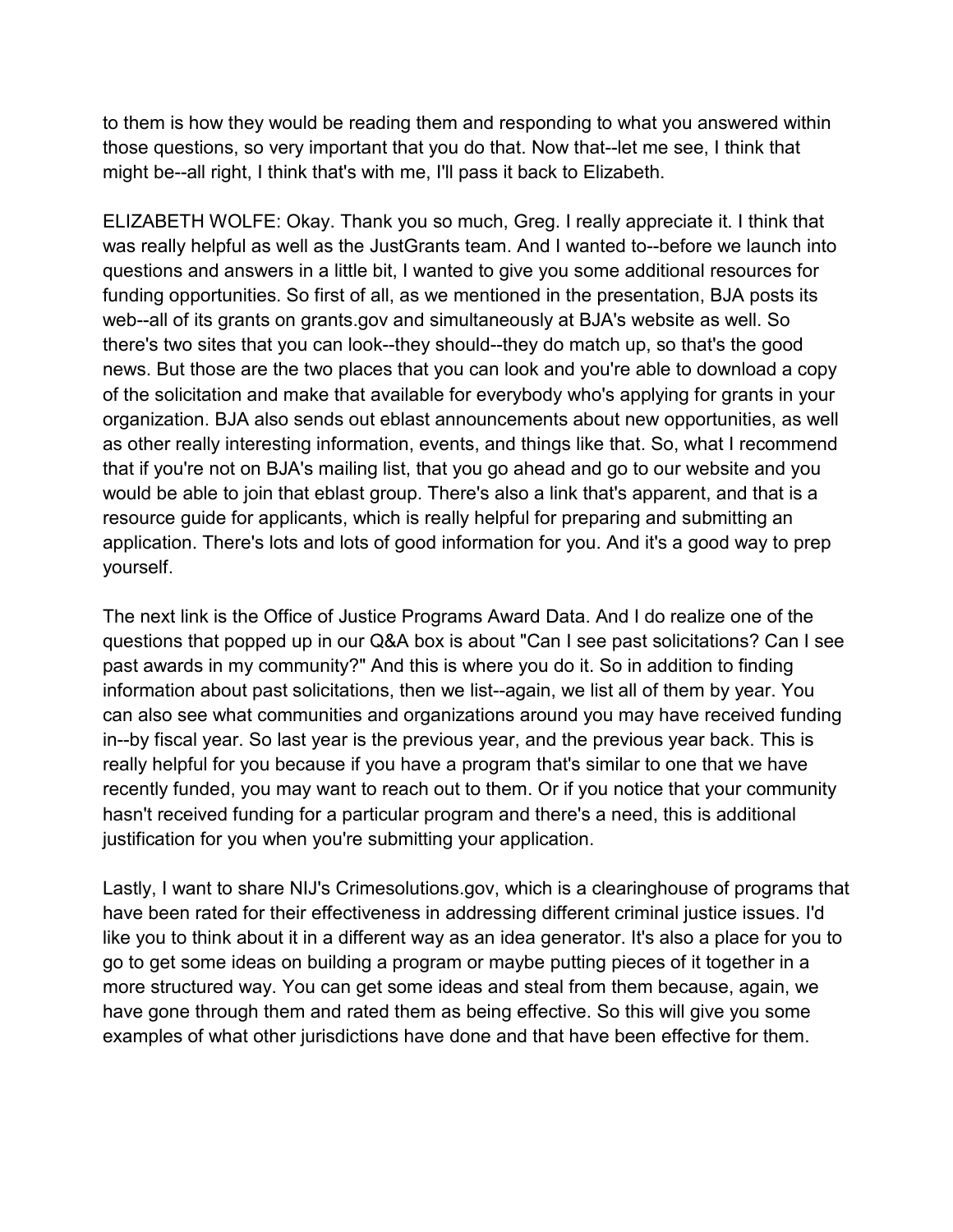And then finally, this is one more slide for me, which was--and we'll be moving onto questions and answers and other information. But every year, the Department of Justice releases something called a Program Plan. And the plan provides summary details on funding opportunities that DOJ is expecting to release. So we encourage you to go check it out, as well as the OJP Funding Resource Center. I think this is slightly switched up. So with that, I'm going to go ahead and turn it over to Mary Jo, who will help us through the last portion of this webinar.

MARY JO GIOVACCHINI: Thank you very much, Elizabeth. I appreciate that. And I did notice that the program plan slide is at the end, so I will--I will make sure I show that.

ELIZABETH WOLFE: I'm ready for it.

MARY JO GIOVACCHINI: It's at the--it's at the very end. So--and if you could just pass the ball to me, that would be great. So while I am waiting for Elizabeth to do that, I'm going to go over a couple more slides and then I promise, we will open it up and we will start reading out some of those questions that you all have submitted because there are quite a few and I know many are being answered. But I want everybody else to have the benefit to hear the…

ELIZABETH WOLFE: Having a little problem, I have a slow connection on my end. So I'm going to try one more time.

MARY JO GIOVACCHINI: I'm going to ask Tammy to see if she has any better luck. So Elizabeth has already mentioned that BJA does have a newsletter that goes out and that you should sign up to receive that. You can also do that by texting, so text to subscribe feature. You'll send your text message to OJP at 468-311. Insert your email address and you'll be signed up to receive the BJA newsletter. Just to note that message and data rates may apply. BJA also has a presence on social media. And we invite you to follow them on Facebook and Twitter. Their URL's are listed on the slide here. BJA will announce new funding opportunities not only in that email that I--we had mentioned, but they will also post things on Facebook as well as Twitter. And then there is also an RSS feed.

Again, as a reminder, you can visit the BJA website to--for all funding opportunities that are listed there. And if you actually go to the event tab on the BJA website and you click on that, there's a link for funding webinars. So if you're interested in other funding webinars, you can find that information there as well as receiving it in emails that are sent out through BJA. And their website is www.bja.ojp.gov. Today, we have a lot of questions today. So if we're not able to get to all your questions, anything that is related to the grants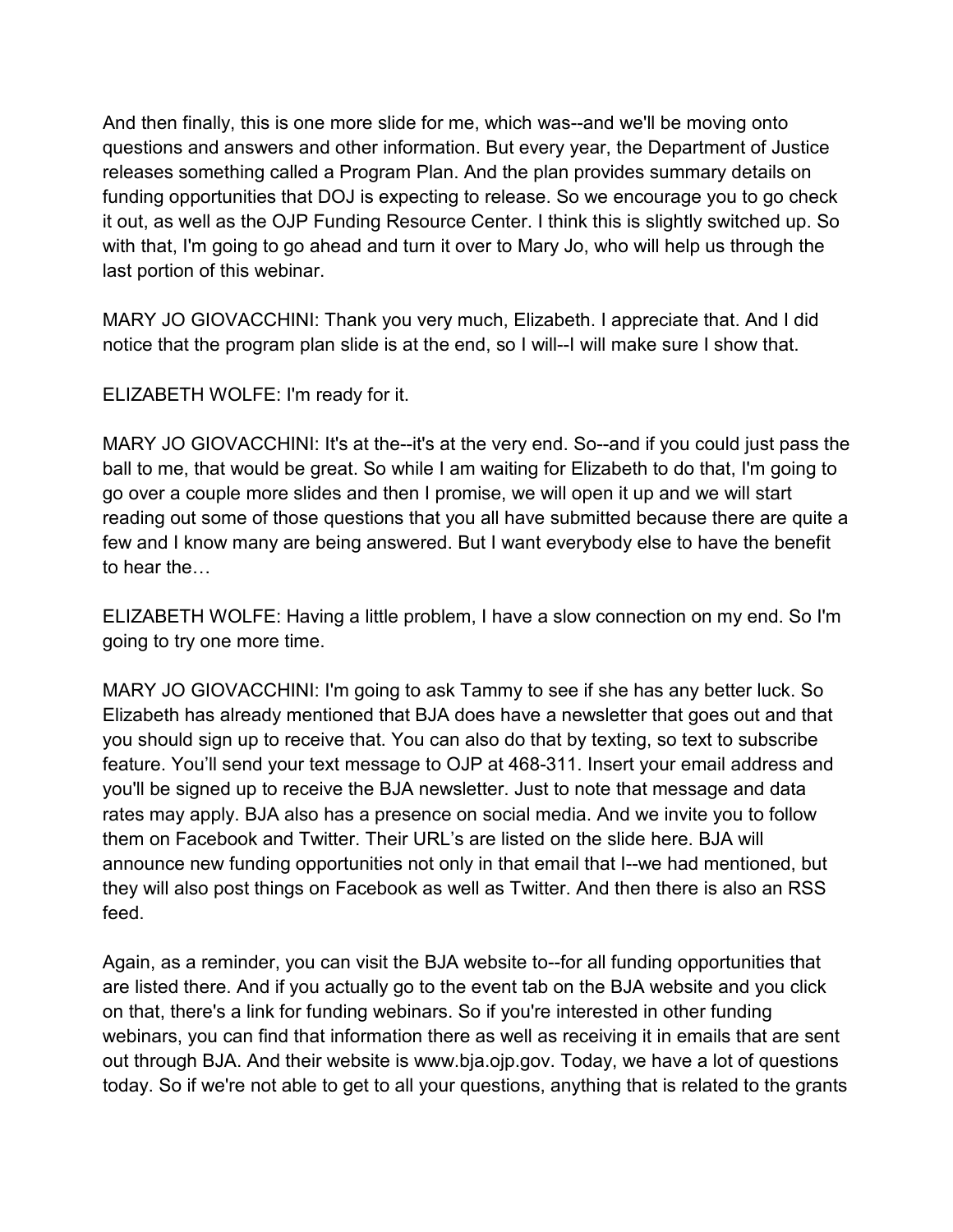or JustGrants, you can go ahead and submit those to the JustGrants help--and I will flip back to that slide in a few minutes.

Any questions related to the--a solicitation in general? If you're having questions about eligibility and that type of thing, you can send those questions to the National Criminal Justice Reference Center's Response Center. They are available at grants@ncjrs.gov, chat is available and a toll-free number. And their toll-free number is 800–851–3420. And for those that are hearing impaired, you can dial 301–240–3610. They are open 10 a.m. to 6 p.m. Eastern Time, Monday through Friday. They are closed on the weekends and most federal holidays. And they are open later on the date a solicitation may close. They also have a funding newsletter that comes out every Friday. And you can go to the NCJRS website and subscribe to that. That newsletter will cover not only funding opportunities and webinars available from BJA, but as well as other agencies within the Office of Justice Programs, so the Office of Juvenile Justice and Delinquency Prevention, the National Institute of Justice, and so forth. As Elizabeth had mentioned earlier, if you want to get an overview of the funding opportunities within the Office of Justice Programs, you can refer to the Department of Justice Program Plan. And the URL is listed here, it's rather long, so I'm not going to read it out. But it is a good way to see what is coming out from the-[Agencies]. The JustGrants contact information. And then I'll randomly flip around to those other two slides with the BJA and NCJRS information.

JENNIFER JEFFRIES: Okay.

MARY JO GIOVACCHINI: So we start--sorry.

JENNIFER JEFFRIES: That's okay. Hi, this is Jennifer. It looks like we have quite a few questions and, like, I said, we'll try to get through as many of these as we can. Thank you all for submitting your questions. So first question, "What's the difference between Grants.gov and JustGrants?" Lisa, would you like to take that one or Stacey? You may be on mute.

LISA HARTMAN: Yeah, I could take--yeah, I can take that one. Grants.gov is a central website that provides access for a number of different federal agencies' funding opportunities. So on Grants.gov, you'll find funding for DOJ and BJA, you know, in that group. But you'll also find funding opportunities from other federal agencies. So, it's part of sort of a movement by the government to centralize information for multiple agencies. So that's where you'll find the opportunity. Once you find the opportunity that you want to apply for, for Department of Justice, we use JustGrants. So, once you've applied in Grants.gov, it will then make its way over to the Department of Justice and we will capture that in JustGrants. JustGrants is going to be--it's more than just an application software.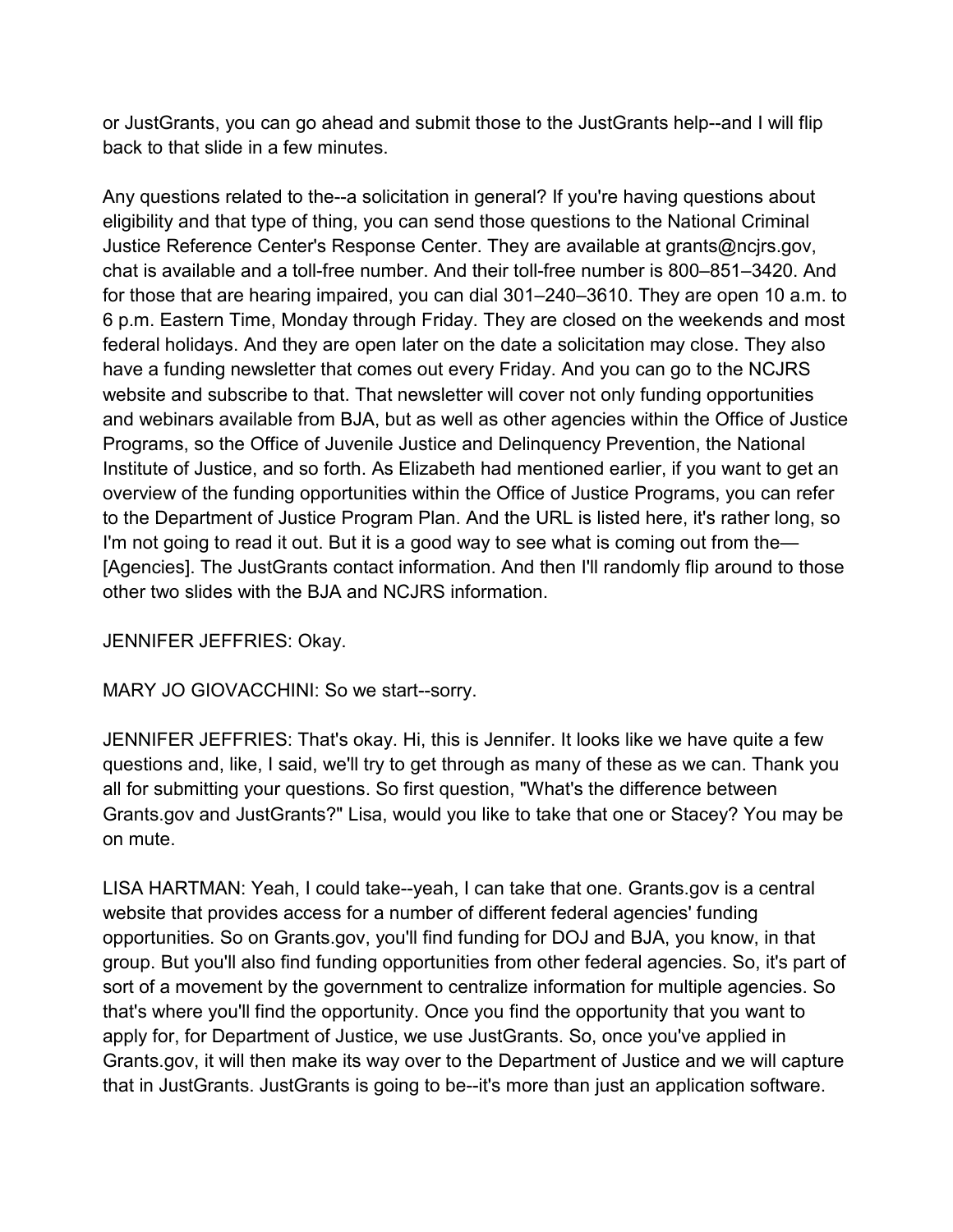Grants--JustGrants is where when you receive funding, you'll manage, you know, all of the aspects of the award. So, that's one of the difference. One is just sort of searching for funding opportunities and determining which one you want to apply for. The actual application and management of the funded award happen in JustGrants.

JENNIFER JEFFRIES: Great. All right. The next question is around accepting your grant. Is there a way to delegate a person to accept grants on JustGrants for entity with approval from our authorized representative?

LISA HARTMAN: Yes. We--what we recommend is--you know, one of the new things about JustGrants that's different from previous applications is that your entity is in charge of who has access to JustGrants and what roles they play. So, the entity administrator, there's only one of those in your organization. And that's the person that determines who is able to be a new member and who's able to access JustGrants, and they're the ones that assign the roles. You can assign multiple application submitters. You can assign multiple authorized representatives, and then assign one authorized representative to each award. So, that's all within the purview of your entity administrator to determine that. But, yes, you can have multiple people be authorized representatives, but you can only assign one of those to a single award.

JENNIFER JEFFRIES: Okay. Great. And kind of in the same vein about the authorized representative, can you have--can you print documents? Can you have the general counsel review documents before the authorized representative signs off?

LISA HARTMAN: You know, the--that's one of the features I believe that is coming soon is the ability to print. So, I saw a number of questions about printing the application in the chat. And that is something that is slated for our development office to be coming soon. JustGrants is a--is an ever-evolving, ever-growing system. And our development office has a lot of additional, you know, sort of enhancements, they want to further that. So, right now the only option that we have is really kind of a print screen option and then any, you know, any additional documentation that you've uploaded of course can be printed from a sort of, you know, native application, Word, or Excel, or whatever. But right now we don't have a print function. But please sign up for the news and updates and you will see when that is scheduled to come. We'll announce it. Excuse me. We'll announce it there.

JENNIFER JEFFRIES: Okay. Great. Does the e-biz POC say that the authorized rep has the authorization to authorize an application submitted before they can access JustGrants or how does that process take--how does that process--how does that process go?

LISA HARTMAN: How does that happen? So…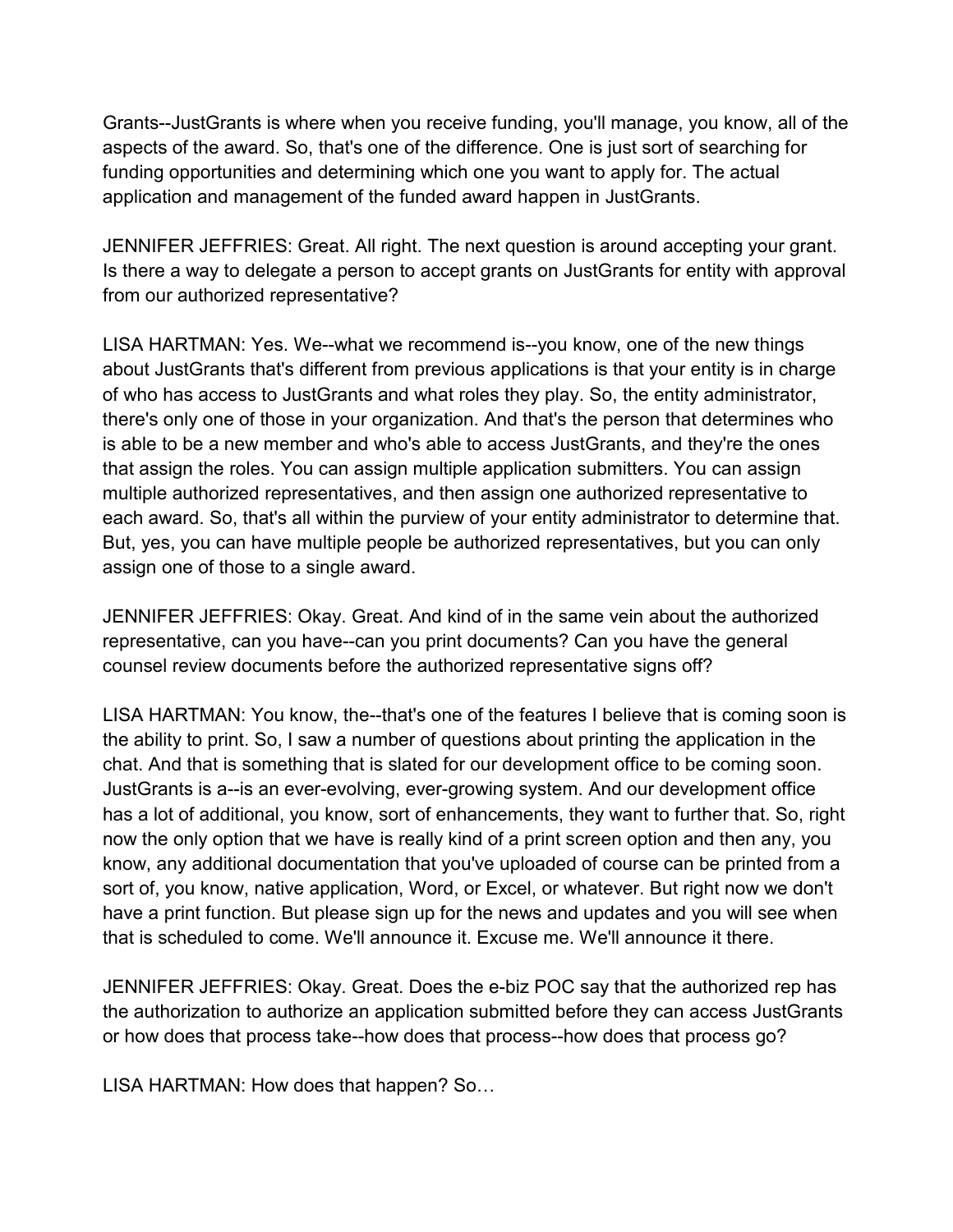JENNIFER JEFFRIES: Yeah.

LISA HARTMAN: …when the person that submits the application from Grants.gov will automatically be assigned as the application submitter in JustGrants. So, I think the assumption is that if you're the person submitting the application in Grants.gov, then you're going to attach it in JustGrants and continue the process there. The entity administrator is automatically assigned with any new JustGrants account, and that person will always be automatically the SAM.gov e-biz POC. Now, that--and that's the person who's then going to be able to add additional users in JustGrants, add additional roles. If they choose not to be the entity administrator, as long as they add one person who will be, they can transfer their responsibilities in JustGrants to that other person. But they--that person has to actually capture the very first--has the responsibility for assigning the first few members and assigning roles. So, yes, there could be multiple application submitters and the entity administrator is the person who would set that up.

JENNIFER JEFFRIES: Okay. Great. Let's see here. Is there a monetary limit to the amount of grant? And if so, how do you find the limit for your agency?

GREGORY TORAIN: Yeah. This is Greg. I'm not sure I understand that question. Here in BJA, OJP, we don't put a monetary amount on our discretionary grant in terms of how much funds you could apply for or how many awards you could receive. So, there's no monetary amount of funding. As long as you submit a good application for your community, it'll go through the process and it could potentially be awarded.

JENNIFER JEFFRIES: Okay. Got this question quite a bit about ZIP Codes. If a project is statewide, should we enter all ZIP Codes? Is that possible or is there just one required?

LISA HARTMAN: Yeah, I saw that question come up quite a bit. Right now I believe that field only reacts to ZIP Codes. And so, we understand that that is--that is a difficulty. And I am not sure how to answer what to do if there's like a national program. I think I'd have to defer back to the program office for that. But I do know that that field is again under discussion to update to accept additional information beyond the ZIP Code. So, again, sign up for the news and updates, and when that feature is introduced into JustGrants, then you'll be--then, you'll know more about it. But right now I believe it only reacts to ZIP Codes and you should put in as many as affects the project. And beyond the state level, I think I would defer to the program to determine how they want to--want to approach that.

JENNIFER JEFFRIES: Okay. Next question is around uploading a proposal narrative, and goals and objectives. Is it okay to upload a proposal narrative or are applicants required to complete the goals and objectives field?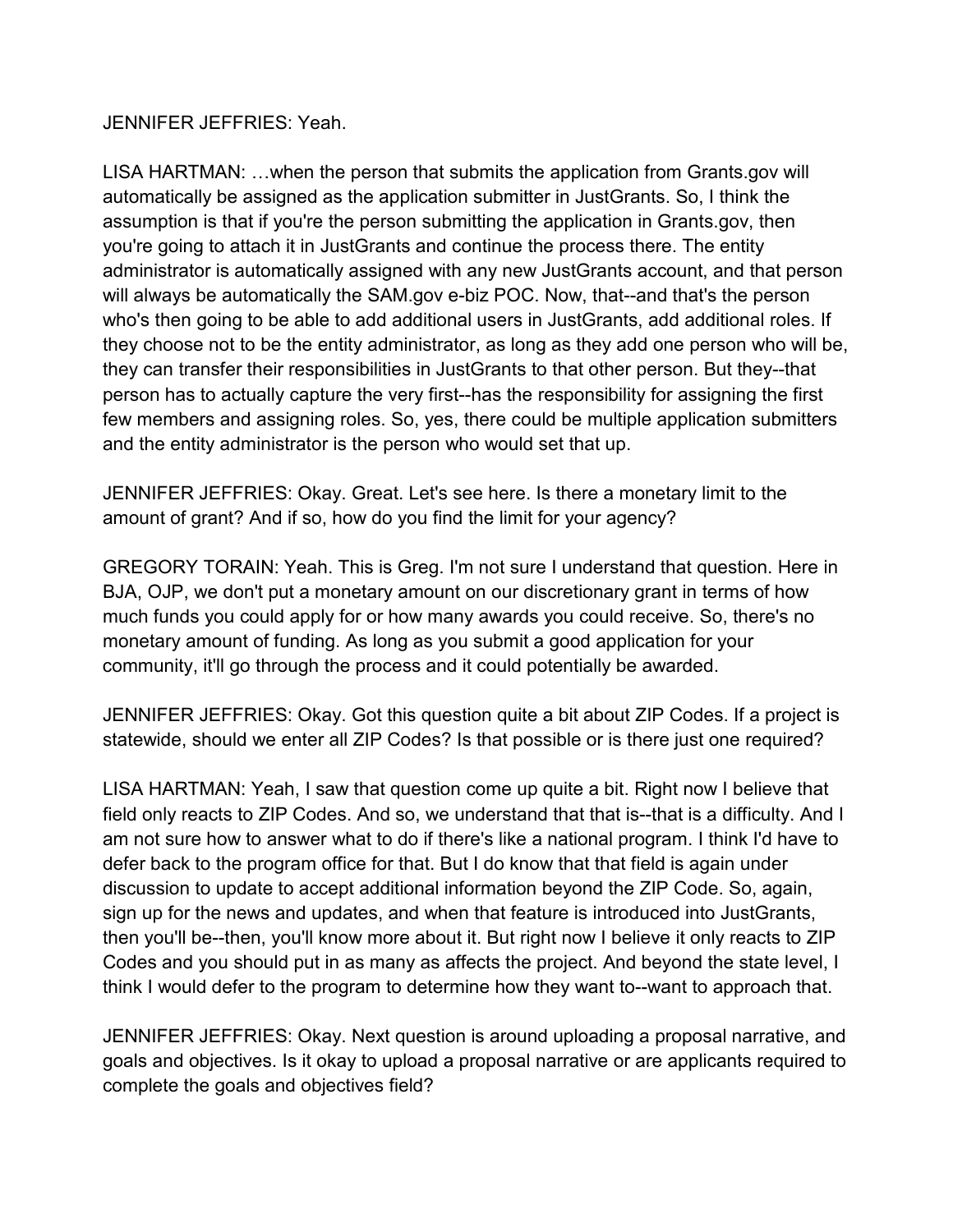GREGORY TORAIN: Yeah. This is Greg. If the--in the solicitation, if it indicates that you need to provide goals and objectives, then you would need to follow what's indicated in the solicitation to make sure you have a successful award. So--and if it's indicated goals and objectives are part of the process within--which it is within the solicitation, then you would need to respond to the goals and objectives section of the solicitation.

JENNIFER JEFFRIES: Okay. Next question, do I need ORI number to apply for any of these grants? If so, could you provide assistance on how to obtain an ORI number?

GREGORY TORAIN: Yeah. This is Greg. I think I heard that question come up before. I'm not familiar with the ORI number. Is--I would suggest you contact the Response Center to follow up. I'm not--from my knowledge from what we do, I'm not--don't have knowledge of what an ORI number is.

LISA HARTMAN: So, I believe it's…

GREGORY TORAIN: That stands for…

LISA HARTMAN: It's--I believe the ORI number is a sort of a field that was used by the COPS office only. And their…

GREGORY TORAIN: Okay.

LISA HARTMAN: So you do not need an ORI number for a BJA award I believe.

GREGORY TORAIN: Okay. Thanks. Appreciate that.

LISA HARTMAN: You're welcome.

JENNIFER JEFFRIES: Okay. This is another question about supplemental documents. Do we have to upload supplemental documents to the application if there are already copies in the entity library?

LISA HARTMAN: Yeah. That's a very good question. So, the documents that are kept in your entity library are documents that would apply to multiple applications. For instance, you know, indirect cost agreement or 501(3)(c) information, something that would apply to all of--you know, all or many of your awards. The fact that they're stored in the entity library is to make things easier for you to maintain version control over those documents. But it does not--they're not pulled into any award automatically. You would have to go and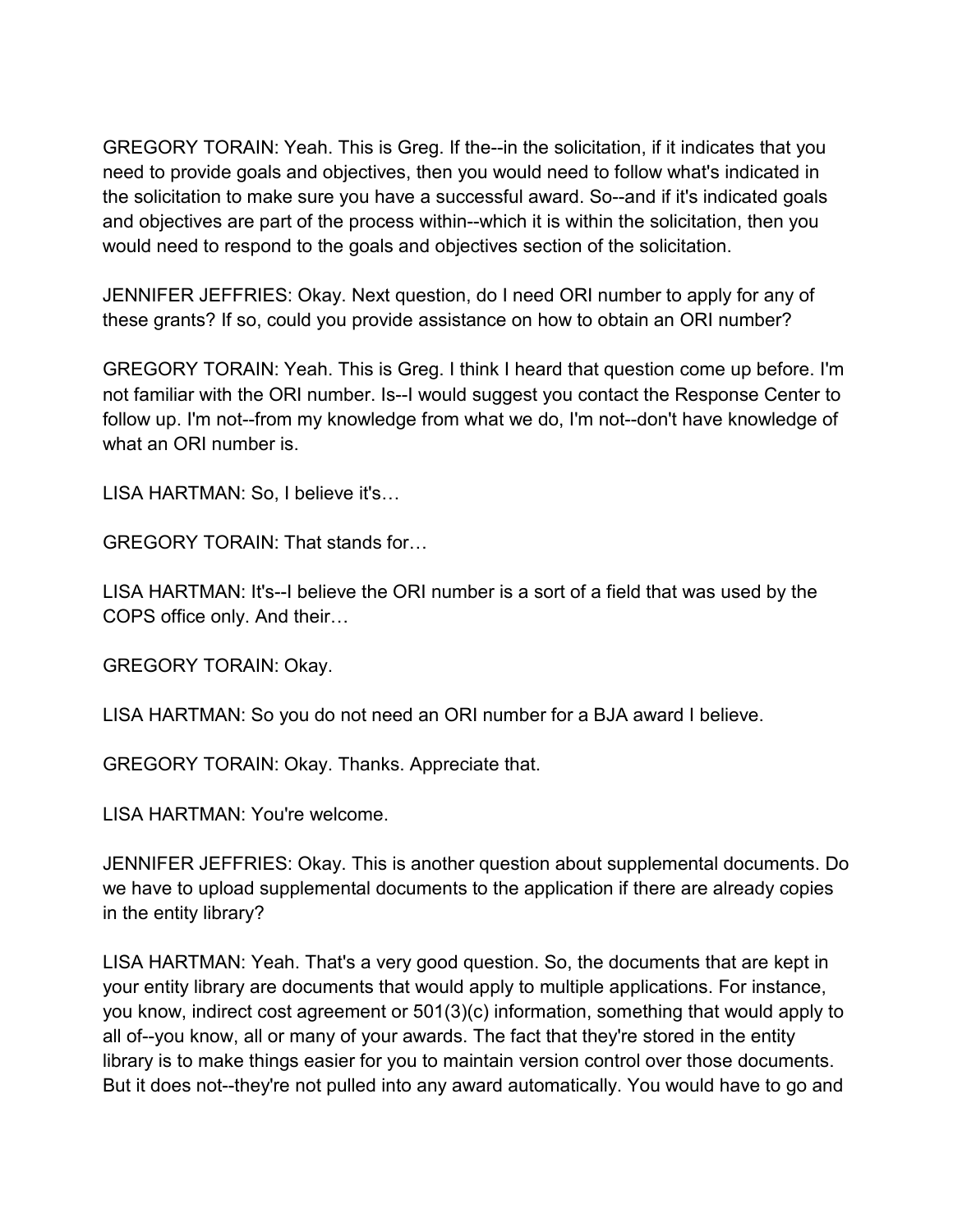link them. So, no, just being in the entity library does not automatically attach it to an application. You'll have to--you'll have to attach it.

JENNIFER JEFFRIES: Next question, how will this type of process or solicitation work for CTAS applications that have several agencies involved and a coordinated response?

GREGORY TORAIN: That's a pretty good question for the CTAS policy advisor. I would go to the BJA website and look under CTAS and follow up with the policy advisor or either get the policy advisor pull that program to get a good sense of what that would look like. That's more of an individual program issue to follow up on.

JENNIFER JEFFRIES: Okay. Let's see here. If we're submitting more than one application to a specific solicitation, do we need to initiate more than one application in Grants.gov to pull over different applications in JustGrants?

GREGORY TORAIN: Yeah. This is Greg. So, if you're submitting an application, you're submitting two separate applications, you would need to do two--you would need to submit two separate applications within Grants.gov. So, you would have to submit two different ones. You couldn't submit both within the same application.

JENNIFER JEFFRIES: Okay. And can I use the same letters of support from our 2020 application or do we need new ones for the 2021 grant?

GREGORY TORAIN: Yeah. I would recommend if you're looking to a--for a new grant, then you would update your letters of support to have the most updated date.

JENNIFER JEFFRIES: Okay. Let's see. Will the application populate in your work list once it's been processed through Grants.gov?

LISA HARTMAN: The application will appear in the application submitter's work list only. Everyone with--who has access to JustGrants and has apply--access to the application can view the application under the application menu. But only the specifically assigned application submitter will see the new work list.

JENNIFER JEFFRIES: Okay. This is a question just around budget. So, when we add personnel to a budget for a multiyear grant, do we use a separate line for each year or does it need to be broken down--or does it not need be broken down by year anymore?

LISA HARTMAN: So, in JustGrants there's an opportunity to enter multiple years in the Budget Detail Worksheet and there's an opportunity to copy, for instance, one year to the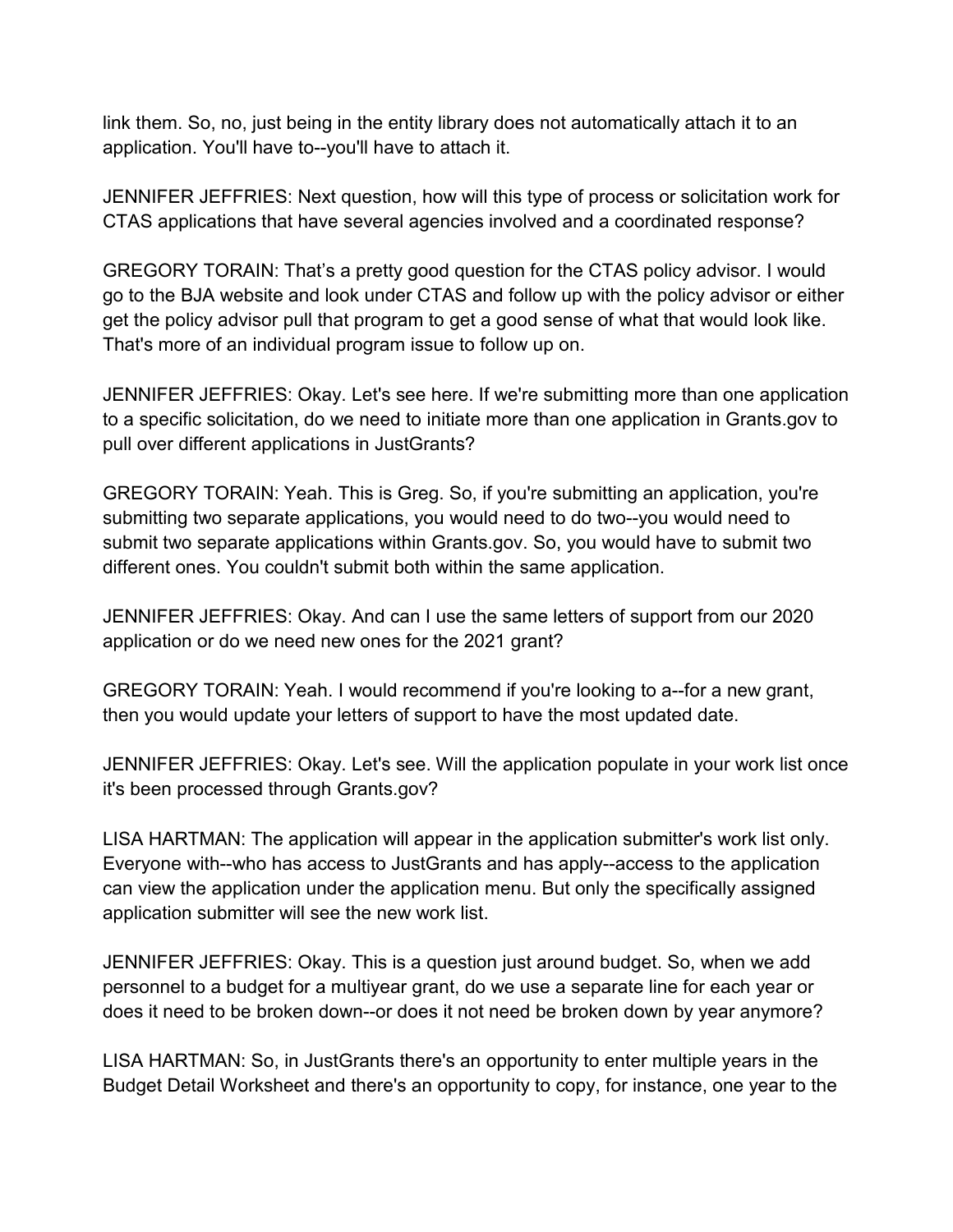next. So, if the personnel are going to essentially remain the same, you will have the opportunity to copy one year to the next and make, you know, sort of tweak adjustments for each year as needed. We do have full training material on the Budget Detail Worksheet available in our--on our website, and I can go ahead and post that here in the chat, in the--in the question and answer, let's see. I'll go ahead and post that in the question and answer about the budget detail worksheet information.

JENNIFER JEFFRIES: Great. Shifting gears a little bit here. Can you talk a little bit about submitting the PMT report in JustGrants and what that process looks like?

LISA HARTMAN: Yeah. We--I don't have a demo to go over that, but for now if you're creating your performance report or your progress report in PMT, essentially you're going to upload the PDF file that's generated. And again, we do have--we do have e-learning videos that show you how to do that on our training site. Maybe Stacey or Jen, if you have the opportunity to go ahead and post that training website again, we have that…

STACEY KERNISAN: Yes. I posted it attached to the question itself.

LISA HARTMAN: Perfect. So, yes, the--it's really--it's a fairly straightforward process. If it's a PMT report, you upload a PDF into the report and submit. It's pretty straightforward.

JENNIFER JEFFRIES: Okay. Great. A few more questions here. I'm looking at budget, some are concerned or interested to know if your budget information on the SF-424 submitted in Grants.gov changes as your application develops, how do you update the system or what should you do in the system?

LISA HARTMAN: Does that question relate to before the application is submitted or with the funded award?

JENNIFER JEFFRIES: It looks like there are two separate questions. So, I can expand a little bit on the second question. The SF-424 requires a budget total. But we won't see the budget until we get it into JustGrants. But we can't get into JustGrants until we finish the SF-425. If my budget total changes, can I update it to match later?

LISA HARTMAN: Yes. You can update the budget total in the application in JustGrants before you submit it.

JENNIFER JEFFRIES: Okay.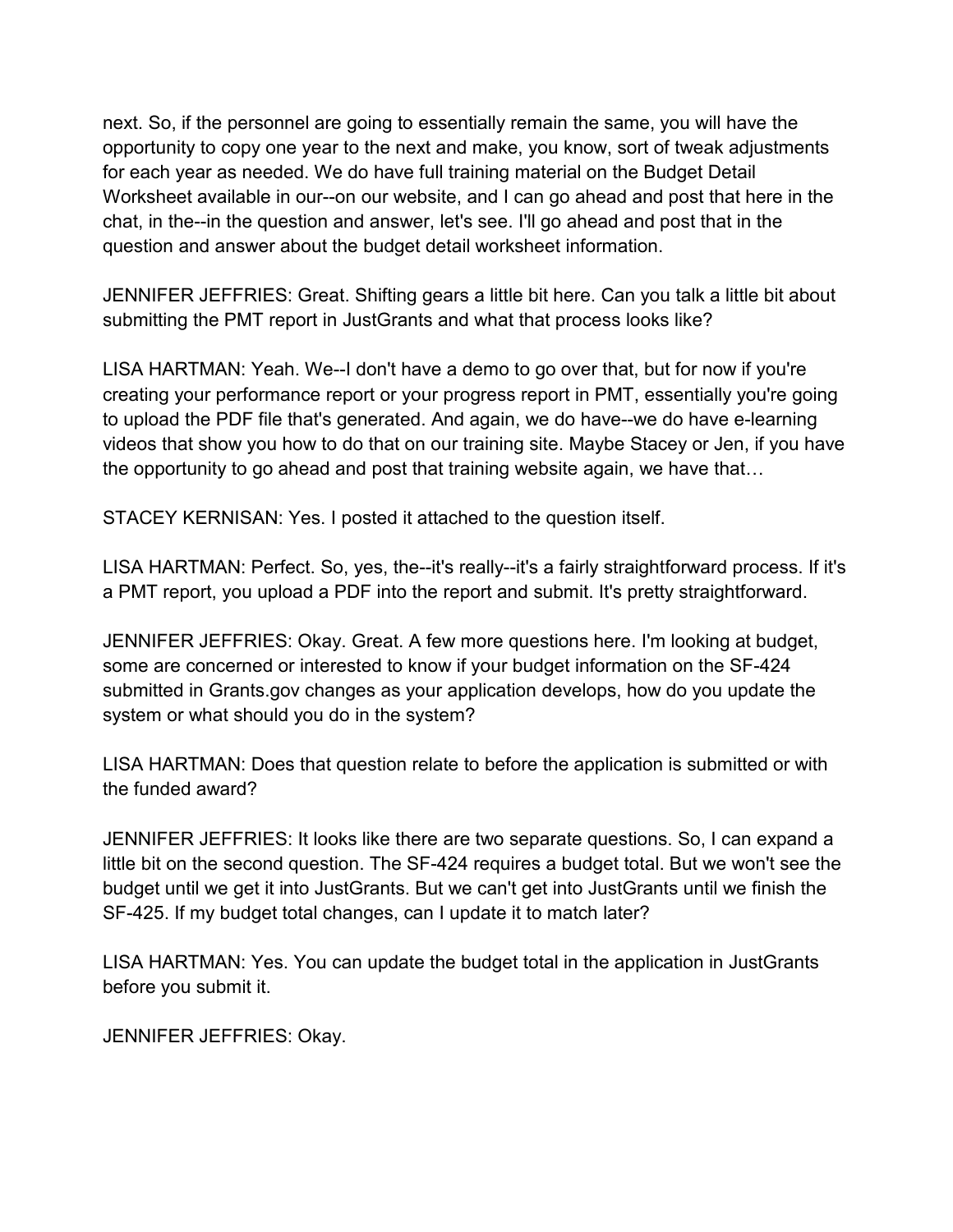STACEY KERNISAN: Jennifer, we had a question that was asked. They said they had not received their invitation to submit an application from JustGrants and the deadline is tomorrow. The program manager is aware. What do you recommend that they should do?

LISA HARTMAN: Have--they have submitted the--they have submitted the application in Grants.gov. Is that correct?

STACEY KERNISAN: They say they haven't received an invitation to submit an application. If we can come back to that one. Like, we can find out more information, maybe get back to them.

LISA HARTMAN: Yeah. I think we need to find out more information. Could I suggest that you contact JusticeGrant--or justgrants.trainingsupport@ojp.usdoj.gov. So, I think that email address is on our slides and I think it's been posted. But if you can send that to the training inbox, we'll check that right after the session and we'll need to ask more questions about that.

JENNIFER JEFFRIES: Let's see here. There was a question about how much does this process cost? So, I wanted to just share that with the group, if others have that question. Is there a cost to submitting to any of these grants?

LISA HARTMAN: So, I can answer that Grants.gov is a free website. But I think I would send it back to Greg to answer if there are any costs associated with [INDISTINCT].

GREGORY TORAIN: Yeah. This is Greg. The only cost that may be associated with submitting application is you're maybe hiring a grant writer or something like that. But--or any internal things that you need to do to apply for the award. But just applying, you could- -there's no cost that I'm aware of that you have to pay in order to submit an application.

JENNIFER JEFFRIES: Okay. And another question, will there be any flexibility or consideration given for the application submissions if I have JustGrants technical difficulties? And if so, how do we communicate these?

LISA HARTMAN: I believe there was information that was sent out earlier this week. I don't have it at the top of my head, I'm afraid. But I believe that there--I believe that there is some consideration given if the hold-up is--has to do with JustGrants. But I think that that's highly qualified response. So, I--I'm not sure I could talk to the full depth of that.

STACEY KERNISAN: I will put in the chat--I mean, yes, in the chat the link to the newsletter that was sent out.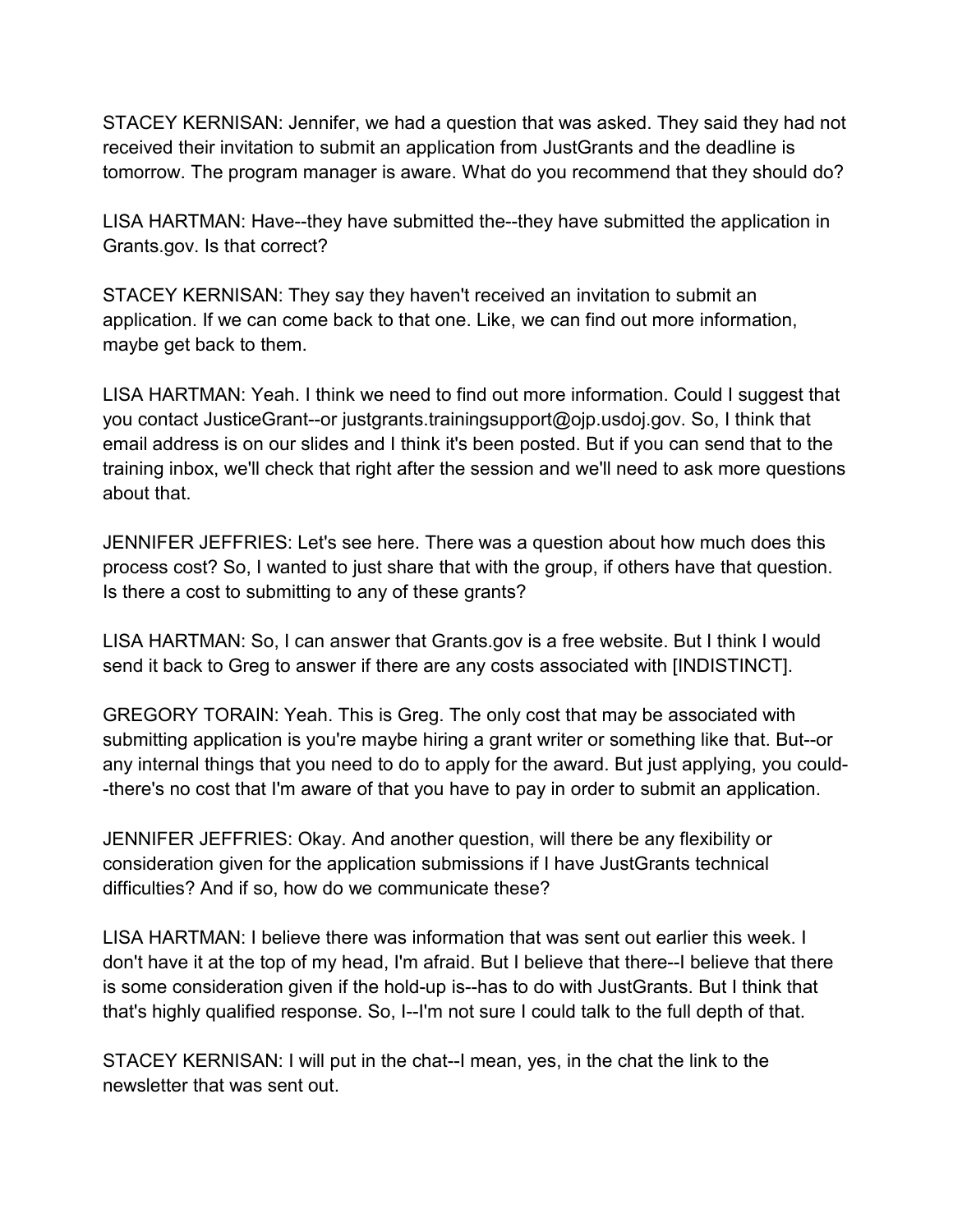JENNIFER JEFFRIES: Okay. Could you also talk about closeouts and where to find resources about closing out a grant award? And we've also posted it in the chat. But I just wanted to read it to the larger group in case others were interested.

LISA HARTMAN: To address just the JustGrants process, we do have closeout documentation, step-by-step how to close out in JustGrants, both in e-learning video and in a step-by-step job aid reference guide on our training website. As far as the other process, I would defer that back to Greg.

GREGORY TORAIN: Yes. Greg. So, if you obviously have the award and you're looking to close it out, you would--you would connect with your point of contact, your grant manager in terms of what will be the process for closing your grant out.

JENNIFER JEFFRIES: Okay. Great. I think those are all the questions for--that we have in the Q&A that we haven't addressed. Stacey, do you see any others from the chat that we haven't addressed?

STACEY KERNISAN: No. I do believe that was the majority of the questions. If there are any that we missed because they kind of come in kind of fast, we can gather those together and have answers that can be written out. Hold on, one question--one question is this, we're submitting more than one application to a specific solicitation. Do we have--do we have to initiate more than one application in Grants.gov to pull over different applications in JustGrants?

GREGORY TORAIN: Yeah. This is Greg. I think I responded to that a little bit earlier. So, if you're submitting--if you're--you can--if you can really submit one application to one solicitation. You would need to do that. If you're looking to apply for--with another solicitation, then you would need to submit a separate application. And also be aware that certain solicitations have different categories. So, if you're applying--so, if a solicitation has category one, two, and three, you would also need to have separate applications for--well, you know, it depends on the solicitation. So, it really depends on--you would have to read the information and look in the solicitation for certain applications that have different categories to be more--to be more specific. So, that's more application or solicitation specific. But normally when you submit an application, if you're looking to--for--to apply for another solicitation, you would have to complete another application, if that makes sense.

STACEY KERNISAN: We have one more question. I'm not a hundred percent sure what this is referring to, but I think it's towards an applicant. What are the restrictions for international students?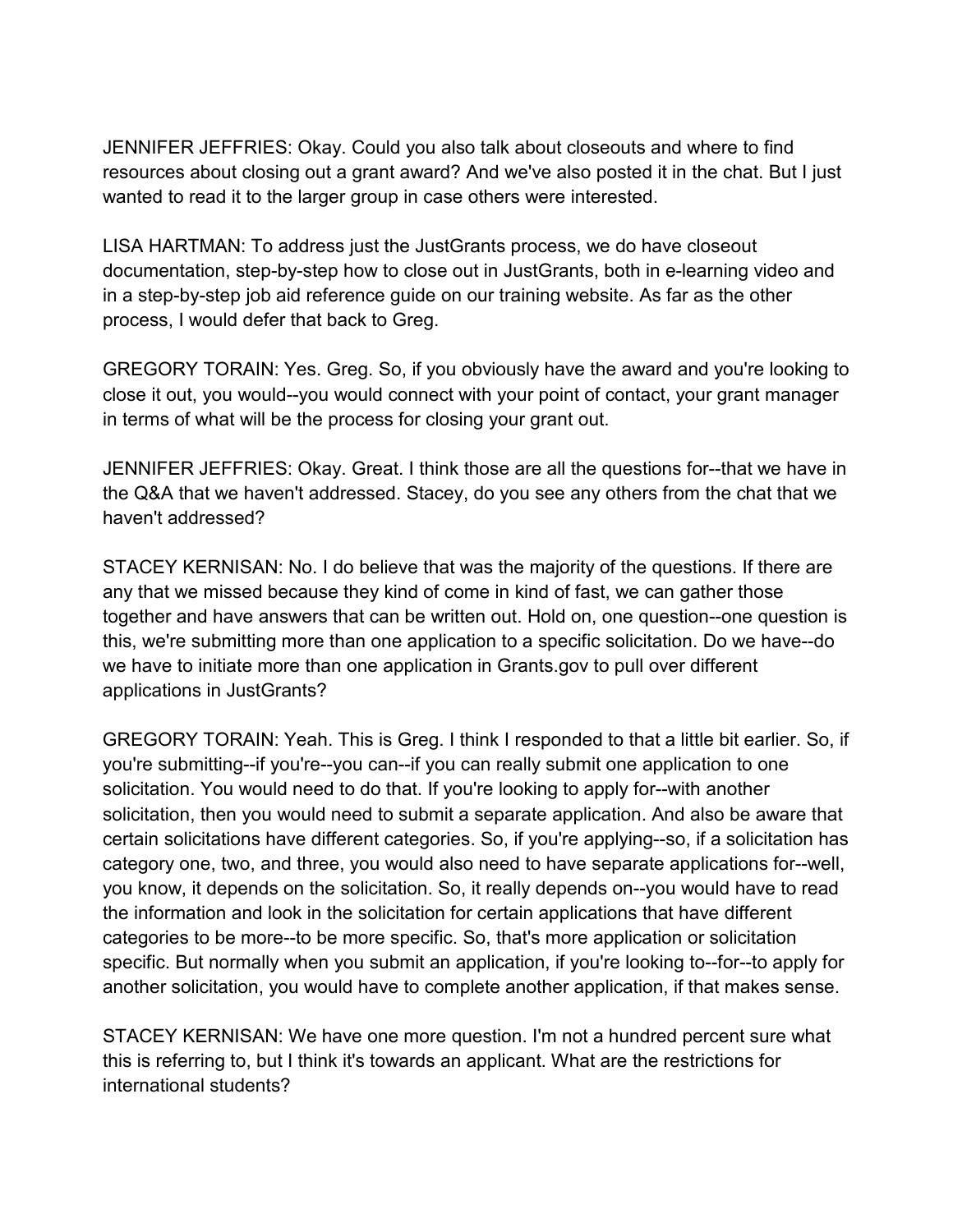GREGORY TORAIN: Yeah. This is Greg. I don't think I have a response to that. I don't know if there's any language in our solicitation or applying that--I would have to look into that. I wouldn't--I wouldn't know right now to respond to that.

JENNIFER JEFFRIES: Okay.

STACEY KERNISAN: One other question, their organization is a subgrantee on a 2017 grant for 3 years. Does this qualify--disqualify us from applying?

GREGORY TORAIN: So, if they have a--I'm sorry. Can you read that again?

STACEY KERNISAN: Sure. Our organization is a subgrantee on a 2017 grant for 3 years. Does this disqualify us from applying?

GREGORY TORAIN: It wouldn't disqualify them from applying. I don't know the period performance for that award, if it was 36 months or 3 years and that award is expiring, then they would be able to apply. If it's--also, if they're--let me make this quick, so, also, if they're applying, if they're a 2017 grantee or they were a part or a subawardee then they would also be able--they would be able to apply for that award if it was--if it were for a different focus, focus area where they were looking to expand what they were doing from the previous award.

JENNIFER JEFFRIES: Okay. It looks like some more questions also came in here. Can you leave JustGrants open while working on Grants.gov at the same time?

LISA HARTMAN: Yes, you can. They are two completely separate systems. But they- again, the information from one to the next is not immediate. So, for instance, if you're submitting an application in Grants.gov, you won't expect to see it immediately in JustGrants. But they're two completely separate systems. You can work on them at the same time. Yes.

JENNIFER JEFFRIES: All right. It looks like the print and download option seems to be an area of concern for folks that have internal review requirements. Can you provide a definitive written response on how to address this? Does it need to have the application need to go through an internal review? How should they resolve this issue?

LISA HARTMAN: I don't have a definitive written response for you right now. But if you will send an email to justgrants.trainingsupport@ojp.usdoj.gov requesting that, I will forward it to the business office and see if they can provide a response to that for you.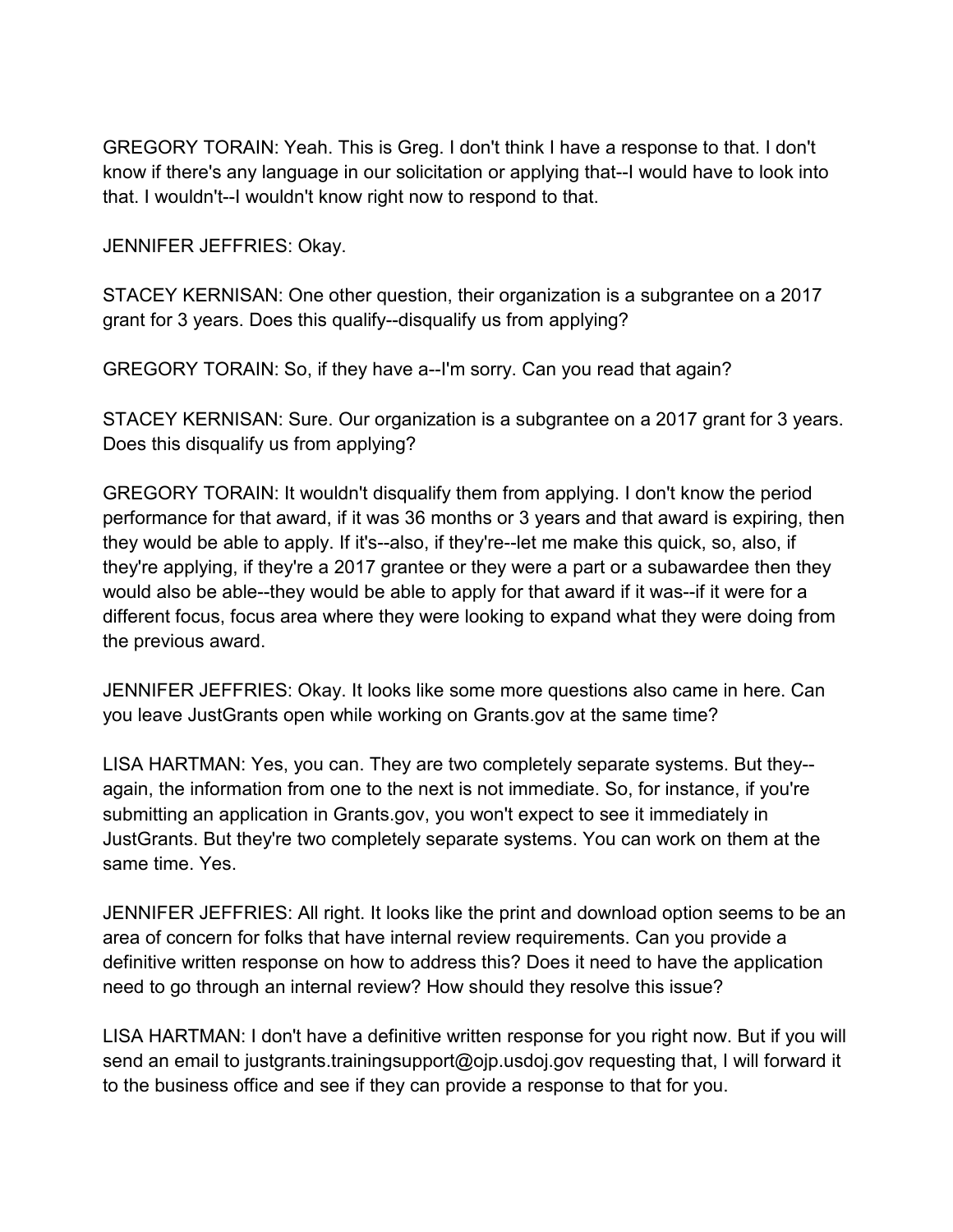JENNIFER JEFFRIES: Thank you. I'm also seeing this pop up again. I know we addressed it a little bit earlier, but I just want to bring it up again. If we have--if folks haven't received an invitation to set up their ASAP account or JustGrants account, can you just provide, kind of, overview of what the process is, and then also provide a checklist of how to go about doing that?

LISA HARTMAN: I believe that information is available on our website. And I--again, if you--if you would submit your request to justgrants.trainingsupport@ojp.usdoj.gov, we can work to see what we can find out for you. But it's difficult to sort of troubleshoot individual- you know, individual issues, you know, on a--on a group this large. But we're happy to- we're happy to do it from our training support email box.

JENNIFER JEFFRIES: One moment. All right. Stacey, is there any other additional questions? I don't see any other that we haven't addressed already.

STACEY KERNISAN: No. I believe that is it.

JENNIFER JEFFRIES: Okay. Well, thank you all for those questions. They are wonderful. We hope those are very helpful information. And I think we can turn it back over to Greg or Lisa to close this out.

LISA HARTMAN: I have nothing more. So, I would talk to--talk to Greg.

GREGORY TORAIN: Yeah. I just--and then I'll pass it to Elizabeth, I'll just thank everyone for coming on to today's webinar. I hope this was helpful. You have a lot of different resources to review and this is going to be--this is recorded. You'll get a copy of it or you know where to go to get a copy of it. So, again, thank you for participating. I guess I will pass this--

MARY JO GIOVACCHINI: This is Mary Jo. Yes. The slides, the transcript, and the PowerPoint presentation will all be posted to the BJA website in approximately 10 business days. You can go to the BJA website, bja.ojp.gov, and click on the event tab and the artifacts should be posted under there. I believe you'll also receive an email if you registered. So, we have your email address. And I think we'll send that out, letting you know when that information has been posted. But please just, you know, check back to the BJA website every so often. Elizabeth, anything else?

ELIZABETH WOLFE: Yes. Sorry about that. Yes. On behalf of BJA, thank you so much for participating in today's webinars--webinar rather. And I would encourage you to check